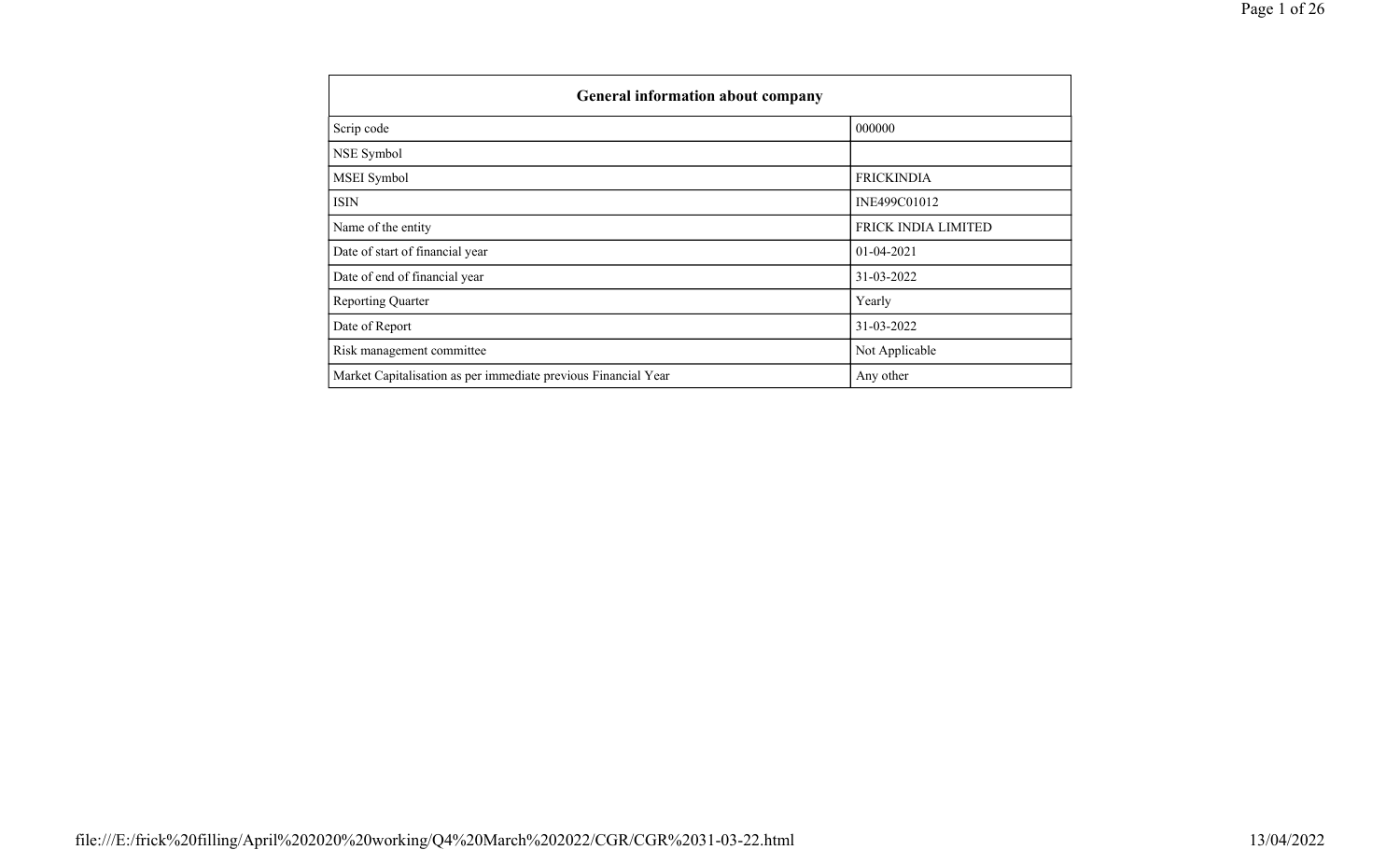|                | <b>Annexure I</b>                                                    |                                                                                 |                     |            |                                                       |                                 |                                 |                         |                                                                                                      |                                             |                                          |                                                          |                      |                                            |                                                                                                                                                  |                                                                                                                                                                   |                                                                                                                                                                           |                                                                                                                                                                                                            |                                      |                                             |
|----------------|----------------------------------------------------------------------|---------------------------------------------------------------------------------|---------------------|------------|-------------------------------------------------------|---------------------------------|---------------------------------|-------------------------|------------------------------------------------------------------------------------------------------|---------------------------------------------|------------------------------------------|----------------------------------------------------------|----------------------|--------------------------------------------|--------------------------------------------------------------------------------------------------------------------------------------------------|-------------------------------------------------------------------------------------------------------------------------------------------------------------------|---------------------------------------------------------------------------------------------------------------------------------------------------------------------------|------------------------------------------------------------------------------------------------------------------------------------------------------------------------------------------------------------|--------------------------------------|---------------------------------------------|
|                |                                                                      |                                                                                 |                     |            |                                                       |                                 |                                 |                         | Annexure I to be submitted by listed entity on quarterly basis                                       |                                             |                                          |                                                          |                      |                                            |                                                                                                                                                  |                                                                                                                                                                   |                                                                                                                                                                           |                                                                                                                                                                                                            |                                      |                                             |
|                | I. Composition of Board of Directors                                 |                                                                                 |                     |            |                                                       |                                 |                                 |                         |                                                                                                      |                                             |                                          |                                                          |                      |                                            |                                                                                                                                                  |                                                                                                                                                                   |                                                                                                                                                                           |                                                                                                                                                                                                            |                                      |                                             |
|                | Disclosure of notes on composition of board of directors explanatory |                                                                                 |                     |            |                                                       |                                 |                                 |                         |                                                                                                      |                                             |                                          |                                                          |                      |                                            |                                                                                                                                                  |                                                                                                                                                                   |                                                                                                                                                                           |                                                                                                                                                                                                            |                                      |                                             |
|                |                                                                      |                                                                                 |                     |            |                                                       |                                 |                                 |                         |                                                                                                      |                                             |                                          | Whether the listed entity has a Regular Chairperson   No |                      |                                            |                                                                                                                                                  |                                                                                                                                                                   |                                                                                                                                                                           |                                                                                                                                                                                                            |                                      |                                             |
|                |                                                                      |                                                                                 |                     |            |                                                       |                                 |                                 |                         |                                                                                                      |                                             |                                          | Whether Chairperson is related to MD or CEO   No         |                      |                                            |                                                                                                                                                  |                                                                                                                                                                   |                                                                                                                                                                           |                                                                                                                                                                                                            |                                      |                                             |
| <b>Sr</b>      | Title<br>(Mr)<br>Ms)                                                 | Name of the<br>Director                                                         | PAN                 | <b>DIN</b> | Category 1<br>of directors                            | Category<br>$2$ of<br>directors | Category<br>$3$ of<br>directors | Date<br>of<br>Birth     | Whether<br>special<br>resolution<br>passed?<br>[Refer Reg.<br>$17(1A)$ of<br>Listing<br>Regulations] | Date of<br>passing<br>special<br>resolution | <b>Initial Date</b><br>of<br>appointment | Date of Re-<br>appointment                               | Date of<br>cessation | Tenure<br>of<br>director<br>(in<br>months) | No of<br>Directorship<br>in listed<br>entities<br>including<br>this listed<br>entity (Refer<br>Regulation<br>$17A$ of<br>Listing<br>Regulations) | No of<br>Independent<br>Directorship<br>in listed<br>entities<br>including<br>this listed<br>entity (Refer<br>Regulation<br>$17A(1)$ of<br>Listing<br>Regulations | Number of<br>memberships<br>in Audit/<br>Stakeholder<br>Committee<br>(s) including<br>this listed<br>entity (Refer<br>Regulation<br>$26(1)$ of<br>Listing<br>Regulations) | No of post<br>of<br>Chairperson<br>in Audit/<br>Stakeholder<br>Committee<br>held in listed<br>entities<br>including<br>this listed<br>entity (Refer<br>Regulation<br>$26(1)$ of<br>Listing<br>Regulations) | Notes for<br>not<br>providing<br>PAN | Notes for<br>not<br>providing<br><b>DIN</b> |
|                | Mr                                                                   | <b>JASMOHAN</b><br><b>SINGH</b>                                                 | AAKPS4651B          | 00383412   | Executive<br>Director                                 | Not<br>Applicable               | $\mbox{MD}$                     | $07 -$<br>$10-$<br>1963 | NA                                                                                                   |                                             | 26-08-2006                               | 21-07-2019                                               |                      | 32                                         |                                                                                                                                                  | $\overline{0}$                                                                                                                                                    |                                                                                                                                                                           | $\Omega$                                                                                                                                                                                                   |                                      |                                             |
| $\overline{2}$ | Mrs                                                                  | <b>GURLEEN</b><br><b>KAUR</b>                                                   | AHHPK7395N          | 05270533   | Non-<br>Executive -<br>Non<br>Independent<br>Director | Not<br>Applicable               |                                 | $31-$<br>$12-$<br>1965  | <b>NA</b>                                                                                            |                                             | 20-08-2012                               | 18-09-2021                                               |                      | $\overline{7}$                             |                                                                                                                                                  | $\mathbf{0}$                                                                                                                                                      |                                                                                                                                                                           | $\Omega$                                                                                                                                                                                                   |                                      |                                             |
| $\mathcal{R}$  | Mrs                                                                  | <b>JASLEEN</b><br><b>KAUR</b><br><b>GURMEET</b><br><b>SINGH</b><br><b>DHODY</b> | ADUPD7802Q 05269698 |            | Non-<br>Executive -<br>Non<br>Independent<br>Director | Not<br>Applicable               |                                 | $10-$<br>$12 -$<br>1964 | <b>NA</b>                                                                                            |                                             | 20-08-2012                               | 26-09-2020                                               |                      | 18                                         |                                                                                                                                                  | $\overline{0}$                                                                                                                                                    | $\overline{0}$                                                                                                                                                            | $\Omega$                                                                                                                                                                                                   |                                      |                                             |
| $\overline{4}$ | Mr                                                                   | <b>RAMESH</b><br><b>CHANDRA</b><br><b>JAIN</b>                                  | AAJPJ8792R          | 00038529   | Non-<br>Executive -<br>Independent<br>Director        | Not<br>Applicable               |                                 | $22 -$<br>$12-$<br>1946 | Yes                                                                                                  | $26-09-$<br>2019                            | 27-01-2012                               | 26-09-2019                                               |                      | 30                                         | $\overline{4}$                                                                                                                                   | $\overline{4}$                                                                                                                                                    |                                                                                                                                                                           |                                                                                                                                                                                                            |                                      |                                             |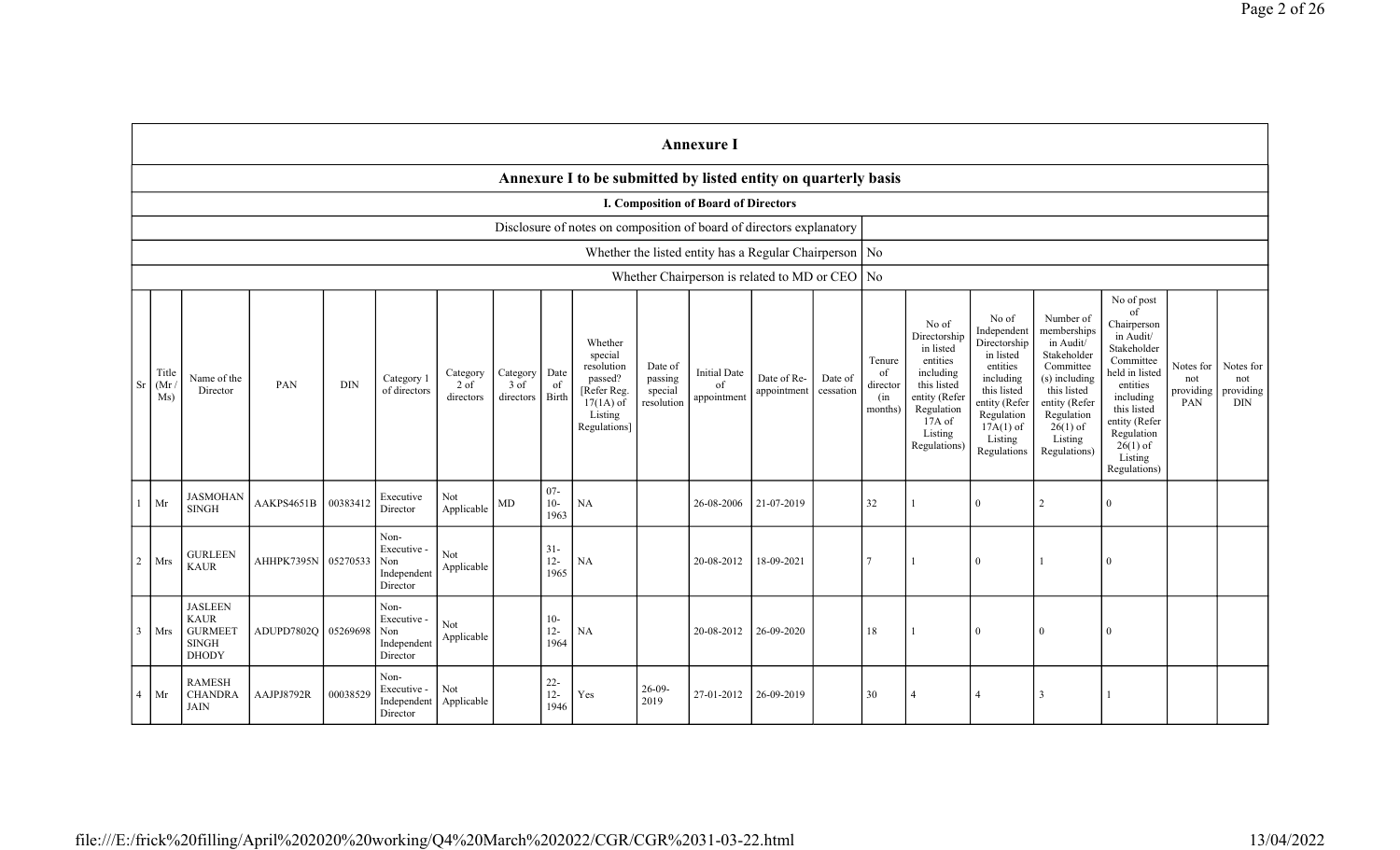|                |                                                                      | <b>I. Composition of Board of Directors</b> |                     |            |                                                |                                 |                               |                            |                                                                                                      |                                             |                                          |                            |                      |                                             |                                                                                                                                                |                                                                                                                                                                      |                                                                                                                                                                           |                                                                                                                                                                                                               |
|----------------|----------------------------------------------------------------------|---------------------------------------------|---------------------|------------|------------------------------------------------|---------------------------------|-------------------------------|----------------------------|------------------------------------------------------------------------------------------------------|---------------------------------------------|------------------------------------------|----------------------------|----------------------|---------------------------------------------|------------------------------------------------------------------------------------------------------------------------------------------------|----------------------------------------------------------------------------------------------------------------------------------------------------------------------|---------------------------------------------------------------------------------------------------------------------------------------------------------------------------|---------------------------------------------------------------------------------------------------------------------------------------------------------------------------------------------------------------|
|                | Disclosure of notes on composition of board of directors explanatory |                                             |                     |            |                                                |                                 |                               |                            |                                                                                                      |                                             |                                          |                            |                      |                                             |                                                                                                                                                |                                                                                                                                                                      |                                                                                                                                                                           |                                                                                                                                                                                                               |
|                | Whether the listed entity has a Regular Chairperson                  |                                             |                     |            |                                                |                                 |                               |                            |                                                                                                      |                                             |                                          |                            |                      |                                             |                                                                                                                                                |                                                                                                                                                                      |                                                                                                                                                                           |                                                                                                                                                                                                               |
| <b>Sr</b>      | Title<br>(Mr)<br>Ms)                                                 | Name of the<br>Director                     | PAN                 | <b>DIN</b> | Category 1<br>of directors                     | Category<br>$2$ of<br>directors | Category<br>3 of<br>directors | Date<br>of<br><b>Birth</b> | Whether<br>special<br>resolution<br>passed?<br>[Refer Reg.<br>$17(1A)$ of<br>Listing<br>Regulations] | Date of<br>passing<br>special<br>resolution | <b>Initial Date</b><br>of<br>appointment | Date of Re-<br>appointment | Date of<br>cessation | Tenure<br>-of<br>director<br>(in<br>months) | No of<br>Directorship<br>in listed<br>entities<br>including<br>this listed<br>entity (Refer<br>Regulation<br>17A of<br>Listing<br>Regulations) | No of<br>Independent<br>Directorship<br>in listed<br>entities<br>including<br>this listed<br>entity<br>(Refer<br>Regulation<br>$17A(1)$ of<br>Listing<br>Regulations | Number of<br>memberships<br>in Audit/<br>Stakeholder<br>Committee<br>(s) including<br>this listed<br>entity (Refer<br>Regulation<br>$26(1)$ of<br>Listing<br>Regulations) | No of post<br>of<br>Chairperson<br>in Audit/<br>Stakeholder<br>Committee<br>held in<br>listed<br>entities<br>including<br>this listed<br>entity (Refer<br>Regulation<br>$26(1)$ of<br>Listing<br>Regulations) |
| 5 <sup>5</sup> | Mr                                                                   | <b>GOVINDARAJULA</b><br><b>BHASKARA RAO</b> | AEYPG0686G 00493992 |            | Non-<br>Executive -<br>Independent<br>Director | Not<br>Applicable               |                               | $18-$<br>$03 -$<br>1944    | Yes                                                                                                  | $18-09-$<br>2021                            | 08-06-2021                               |                            |                      | 10                                          | $\overline{2}$                                                                                                                                 | $\overline{2}$                                                                                                                                                       | $\theta$                                                                                                                                                                  | 3                                                                                                                                                                                                             |
| 6              | Mr                                                                   | <b>DIVAKER JAGGA</b>                        | AFAPJ1139C          | 05357922   | Non-<br>Executive -<br>Independent<br>Director | Not<br>Applicable               |                               | $04-$<br>$06 -$<br>1979    | Yes                                                                                                  | $26-09-$<br>2019                            | 20-08-2012                               | 26-09-2019                 |                      | 30                                          |                                                                                                                                                |                                                                                                                                                                      |                                                                                                                                                                           |                                                                                                                                                                                                               |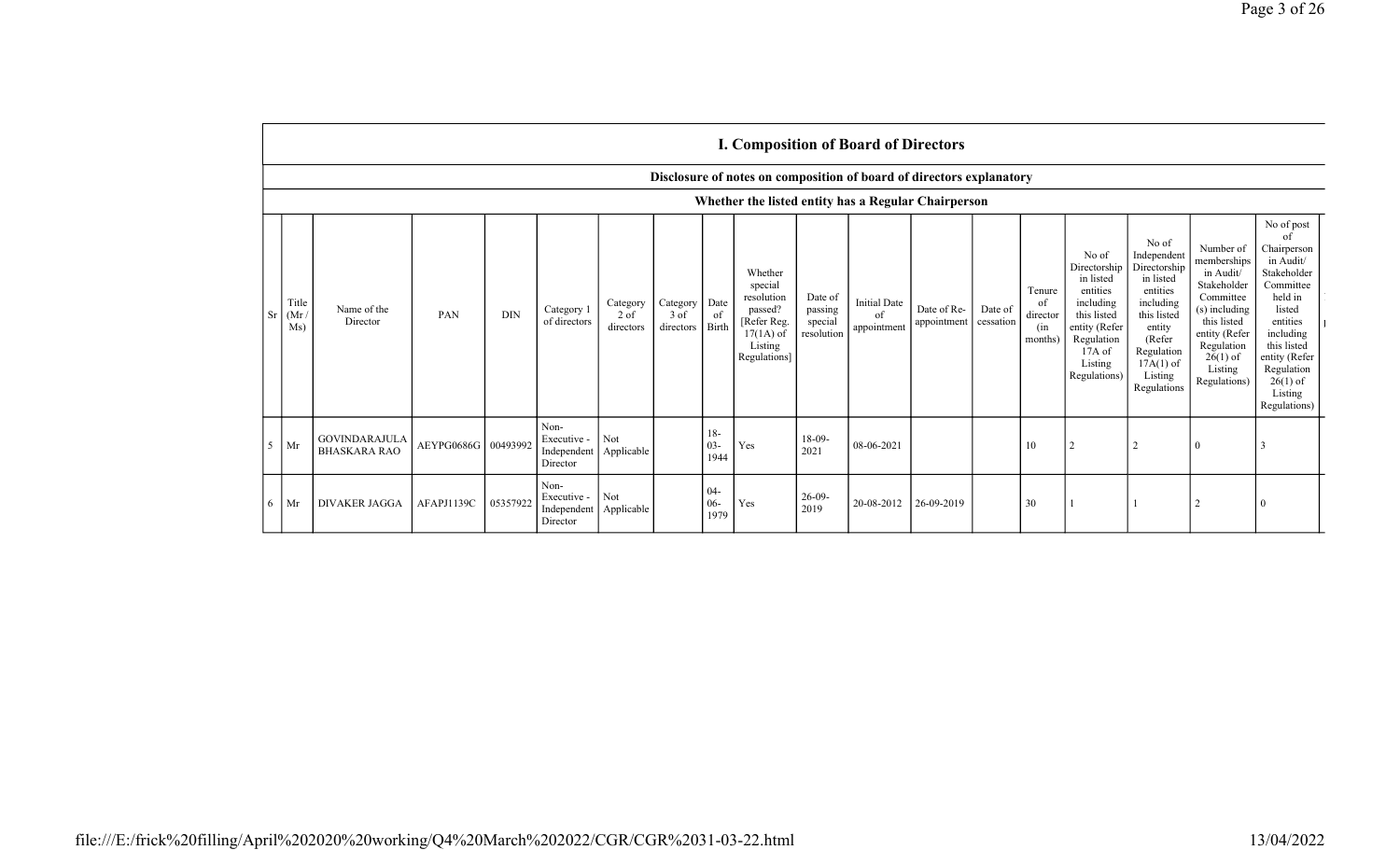|                | <b>Audit Committee Details</b> |                                             |                                                       |                            |                        |                      |                |
|----------------|--------------------------------|---------------------------------------------|-------------------------------------------------------|----------------------------|------------------------|----------------------|----------------|
|                |                                |                                             | Whether the Audit Committee has a Regular Chairperson | Yes                        |                        |                      |                |
| <b>Sr</b>      | DIN<br>Number                  | Name of Committee members                   | Category 1 of directors                               | Category 2 of<br>directors | Date of<br>Appointment | Date of<br>Cessation | <b>Remarks</b> |
|                | 00383412                       | <b>JASMOHAN SINGH</b>                       | <b>Executive Director</b>                             | Member                     | $09-05-2014$           |                      |                |
| $\overline{2}$ | 00493992                       | <b>GOVINDARAJULA</b><br><b>BHASKARA RAO</b> | Non-Executive -<br><b>Independent Director</b>        | Chairperson                | 08-06-2021             |                      |                |
| 3              | 00038529                       | RAMESH CHANDRA JAIN                         | Non-Executive -<br>Independent Director               | Member                     | $09 - 05 - 2014$       |                      |                |
| 4              | 05357922                       | <b>DIVAKER JAGGA</b>                        | Non-Executive -<br><b>Independent Director</b>        | Member                     | 09-05-2014             |                      |                |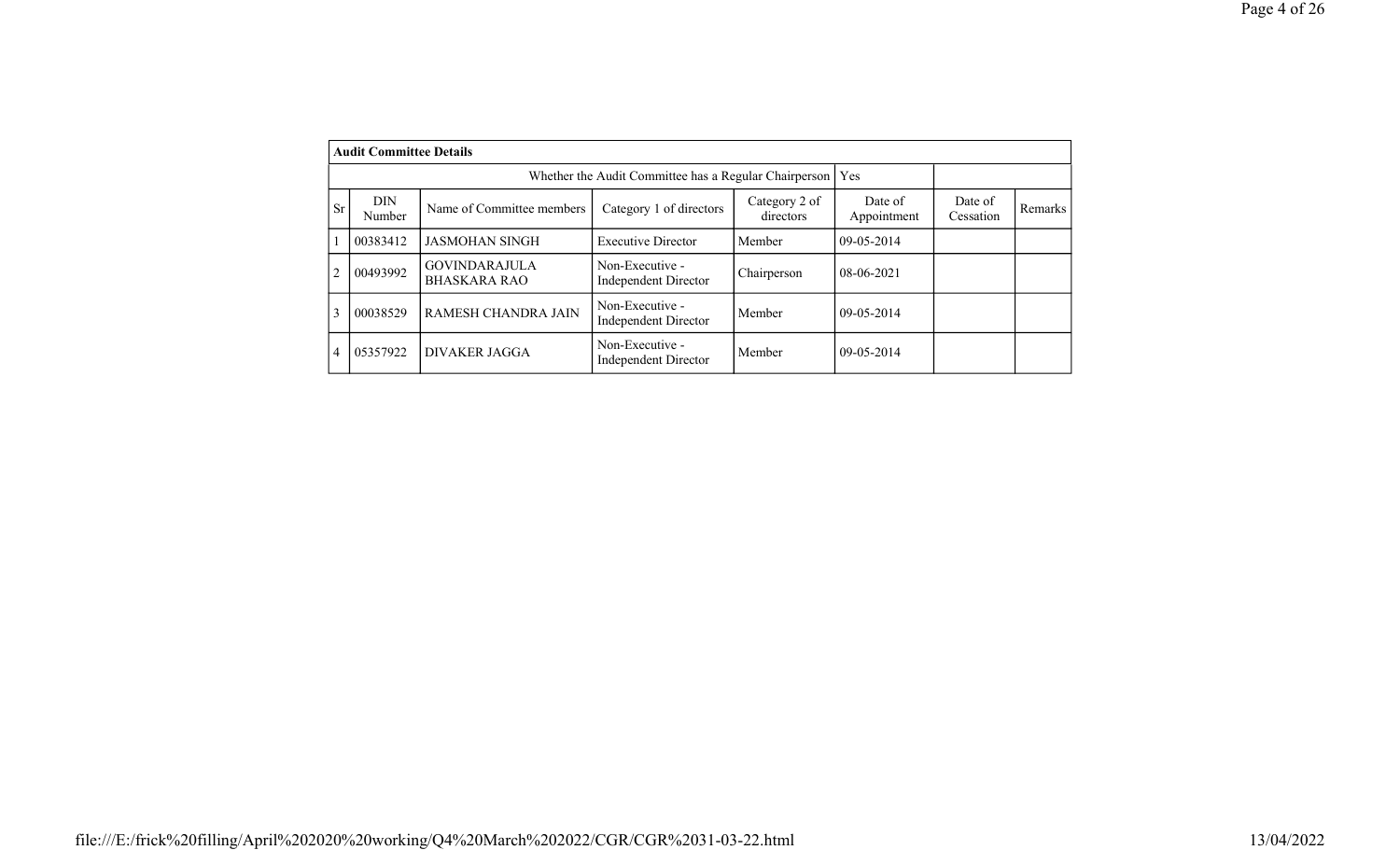|                |                                                                                                            | <b>Nomination and remuneration committee</b> |                                                |             |                        |                      |         |  |  |  |
|----------------|------------------------------------------------------------------------------------------------------------|----------------------------------------------|------------------------------------------------|-------------|------------------------|----------------------|---------|--|--|--|
|                | Whether the Nomination and remuneration committee has a Regular Chairperson                                | Yes                                          |                                                |             |                        |                      |         |  |  |  |
| <b>Sr</b>      | Category 2 of<br><b>DIN</b><br>Name of Committee members<br>Category 1 of directors<br>directors<br>Number |                                              |                                                |             | Date of<br>Appointment | Date of<br>Cessation | Remarks |  |  |  |
|                | 00038529                                                                                                   | RAMESH CHANDRA JAIN                          | Non-Executive -<br><b>Independent Director</b> | Chairperson | $09 - 05 - 2014$       |                      |         |  |  |  |
| $\overline{2}$ | 05357922                                                                                                   | <b>DIVAKER JAGGA</b>                         | Non-Executive -<br><b>Independent Director</b> | Member      | $09-05-2014$           |                      |         |  |  |  |
| 3              | 00493992                                                                                                   | <b>GOVINDARAJULA</b><br><b>BHASKARA RAO</b>  | Non-Executive -<br>Independent Director        | Member      | 08-06-2021             |                      |         |  |  |  |
| $\overline{4}$ | 05270533                                                                                                   | <b>GURLEEN KAUR</b>                          | Non-Executive - Non<br>Independent Director    | Member      | 08-06-2021             |                      |         |  |  |  |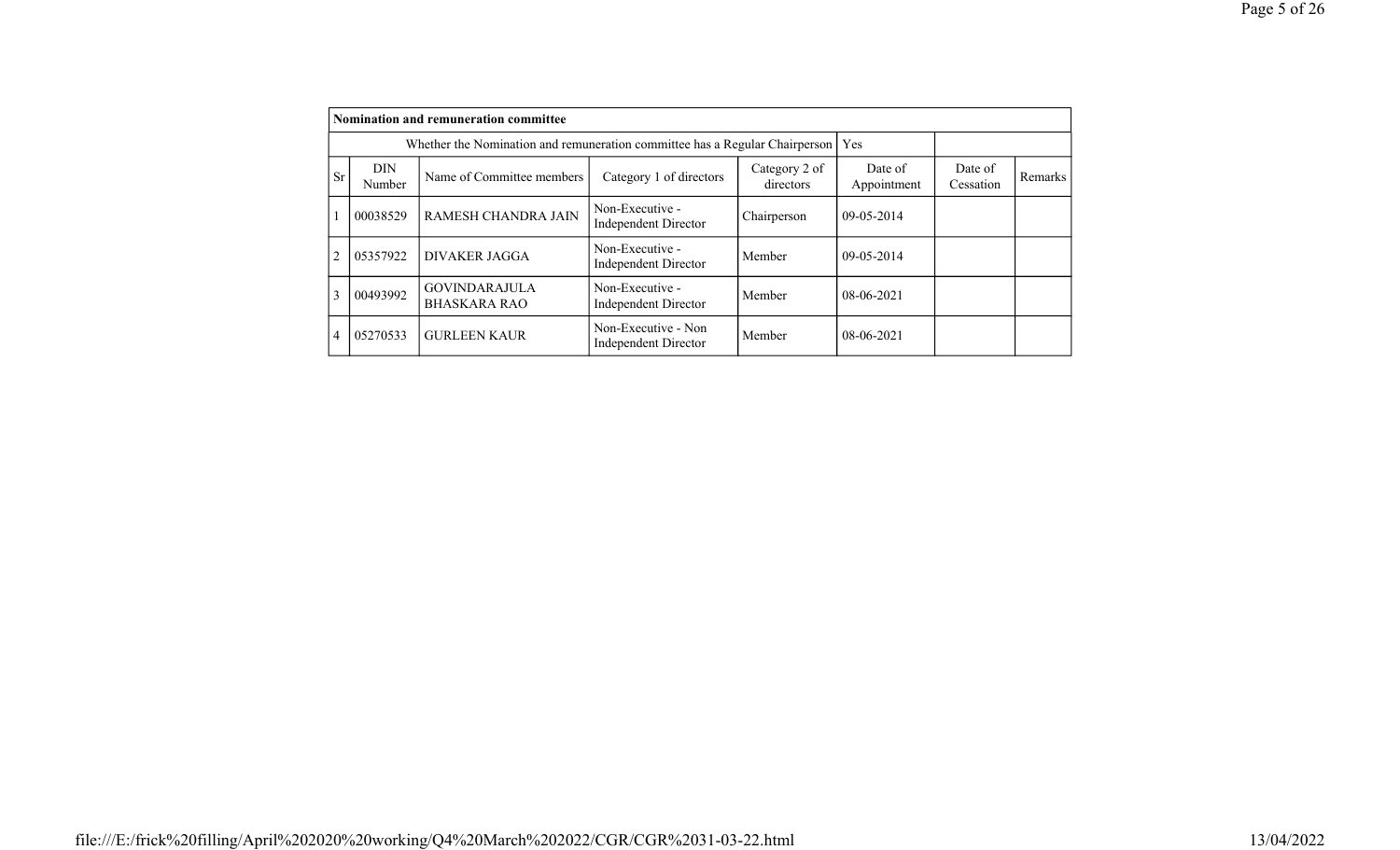|                                                                                                                                   |          | <b>Stakeholders Relationship Committee</b>                                      |                                                    |                        |                      |         |  |
|-----------------------------------------------------------------------------------------------------------------------------------|----------|---------------------------------------------------------------------------------|----------------------------------------------------|------------------------|----------------------|---------|--|
|                                                                                                                                   |          | Whether the Stakeholders Relationship Committee has a Regular Chairperson   Yes |                                                    |                        |                      |         |  |
| Name of Committee<br><b>DIN</b><br>Category 2 of<br><b>Sr</b><br>Category 1 of directors<br>directors<br><b>Number</b><br>members |          |                                                                                 |                                                    | Date of<br>Appointment | Date of<br>Cessation | Remarks |  |
|                                                                                                                                   | 00038529 | <b>RAMESH</b><br><b>CHANDRA JAIN</b>                                            | Non-Executive - Independent<br>Director            | Chairperson            | 09-05-2014           |         |  |
| $\overline{c}$                                                                                                                    | 05357922 | DIVAKER JAGGA                                                                   | Non-Executive - Independent<br>Director            | Member                 | $09-05-2014$         |         |  |
| 3                                                                                                                                 | 00383412 | <b>JASMOHAN SINGH</b>                                                           | <b>Executive Director</b>                          | Member                 | 09-05-2014           |         |  |
| 4                                                                                                                                 | 05270533 | <b>GURLEEN KAUR</b>                                                             | Non-Executive - Non<br><b>Independent Director</b> | Member                 | $08-06-2021$         |         |  |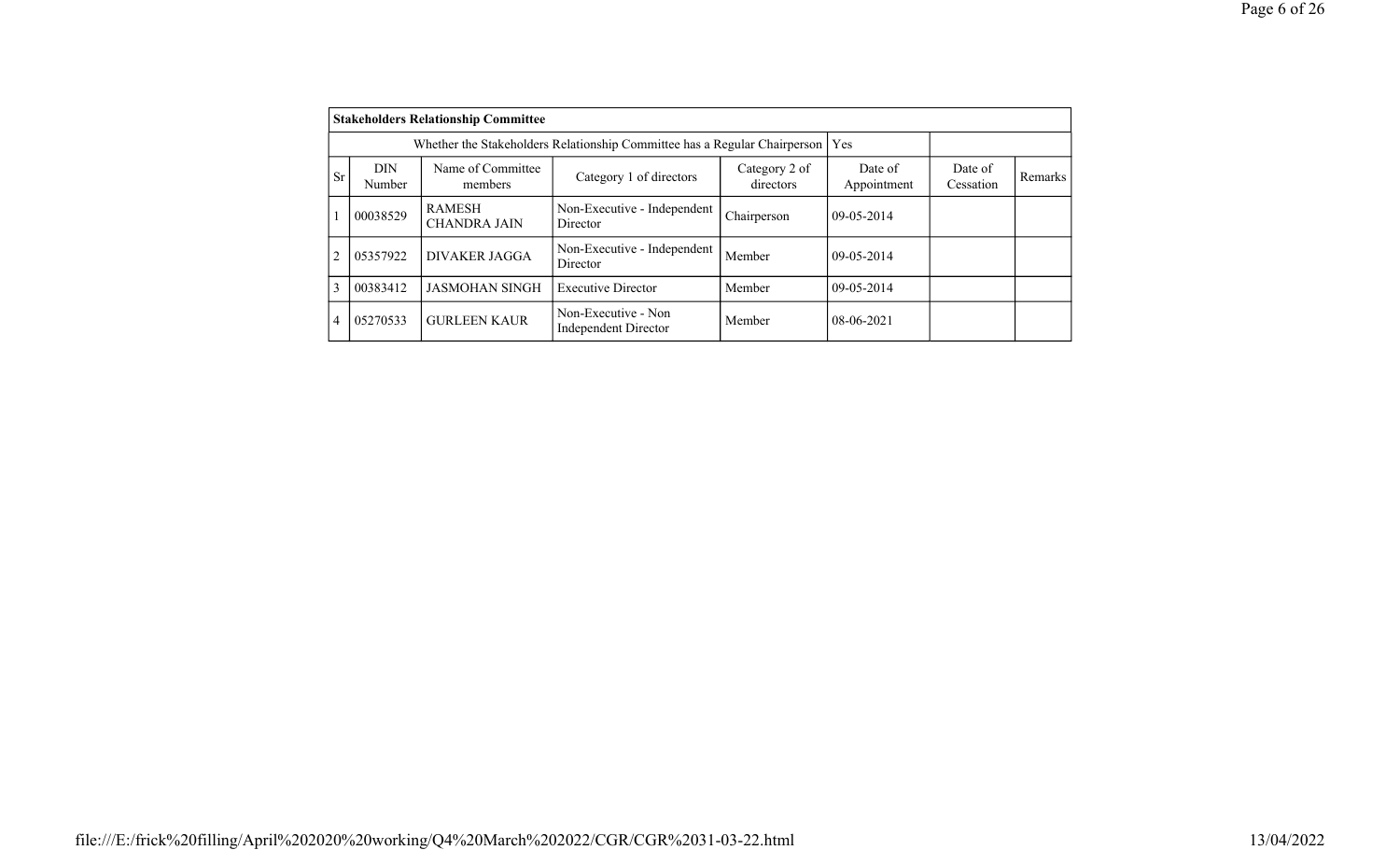| <b>Risk Management Committee</b> |               |                                                                 |                            |                            |                        |                      |                |
|----------------------------------|---------------|-----------------------------------------------------------------|----------------------------|----------------------------|------------------------|----------------------|----------------|
|                                  |               | Whether the Risk Management Committee has a Regular Chairperson |                            |                            |                        |                      |                |
| <b>Sr</b>                        | DIN<br>Number | Name of Committee<br>members                                    | Category 1 of<br>directors | Category 2 of<br>directors | Date of<br>Appointment | Date of<br>Cessation | <b>Remarks</b> |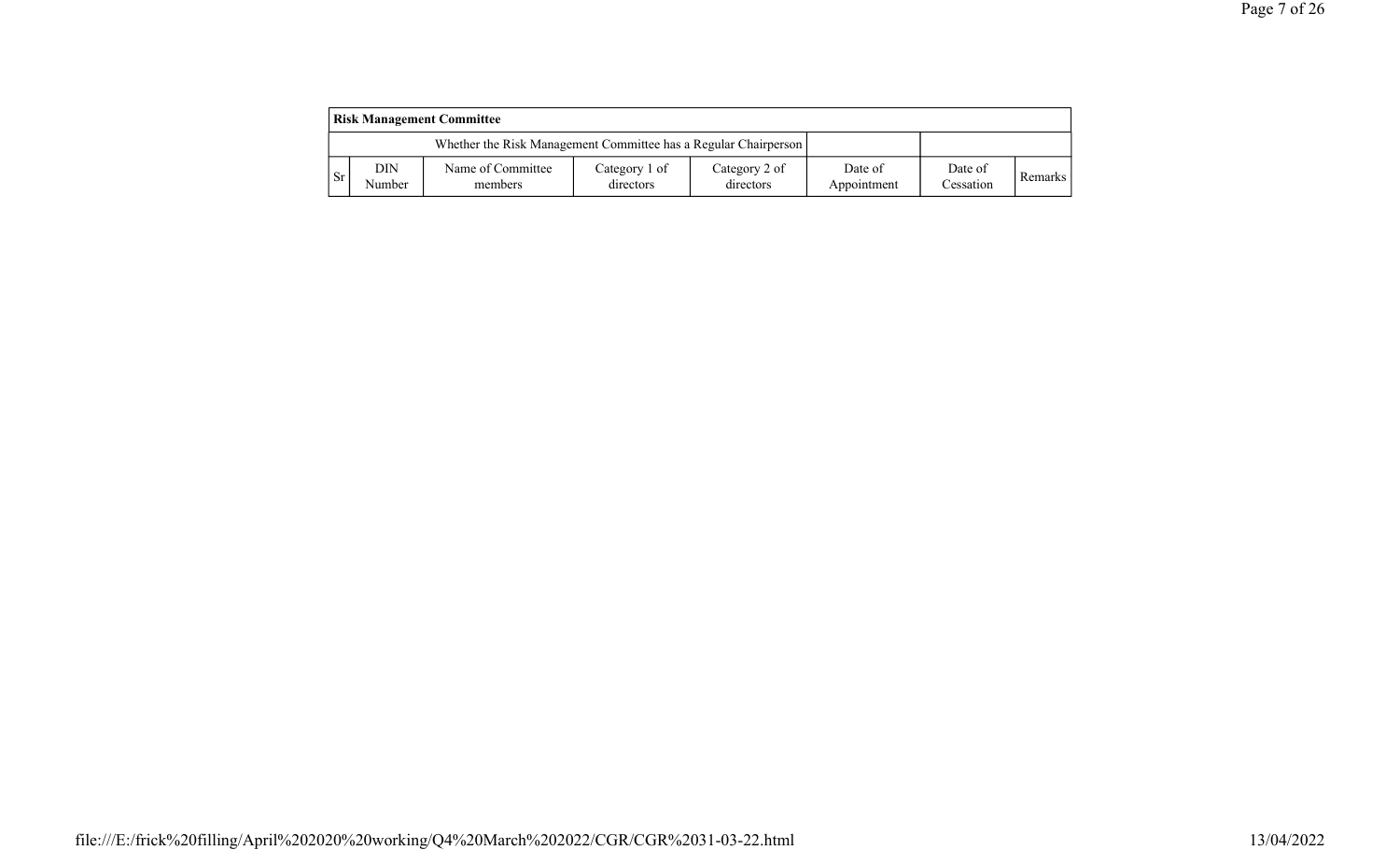|                | <b>Corporate Social Responsibility Committee</b>                                                              |                                                                                       |                                             |             |            |                      |         |  |  |
|----------------|---------------------------------------------------------------------------------------------------------------|---------------------------------------------------------------------------------------|---------------------------------------------|-------------|------------|----------------------|---------|--|--|
|                |                                                                                                               | Whether the Corporate Social Responsibility Committee has a Regular Chairperson   Yes |                                             |             |            |                      |         |  |  |
| <b>Sr</b>      | Name of Committee<br><b>DIN</b><br>Category 2 of<br>Category 1 of directors<br>Number<br>directors<br>members |                                                                                       |                                             |             |            | Date of<br>Cessation | Remarks |  |  |
|                | 00038529                                                                                                      | <b>RAMESH</b><br><b>CHANDRA JAIN</b>                                                  | Non-Executive - Independent<br>Director     | Chairperson | 09-05-2014 |                      |         |  |  |
| $\overline{2}$ | 00383412                                                                                                      | <b>JASMOHAN SINGH</b>                                                                 | <b>Executive Director</b>                   | Member      | 09-05-2014 |                      |         |  |  |
| 3              | 05270533                                                                                                      | <b>GURLEEN KAUR</b>                                                                   | Non-Executive - Non<br>Independent Director | Member      | 09-05-2014 |                      |         |  |  |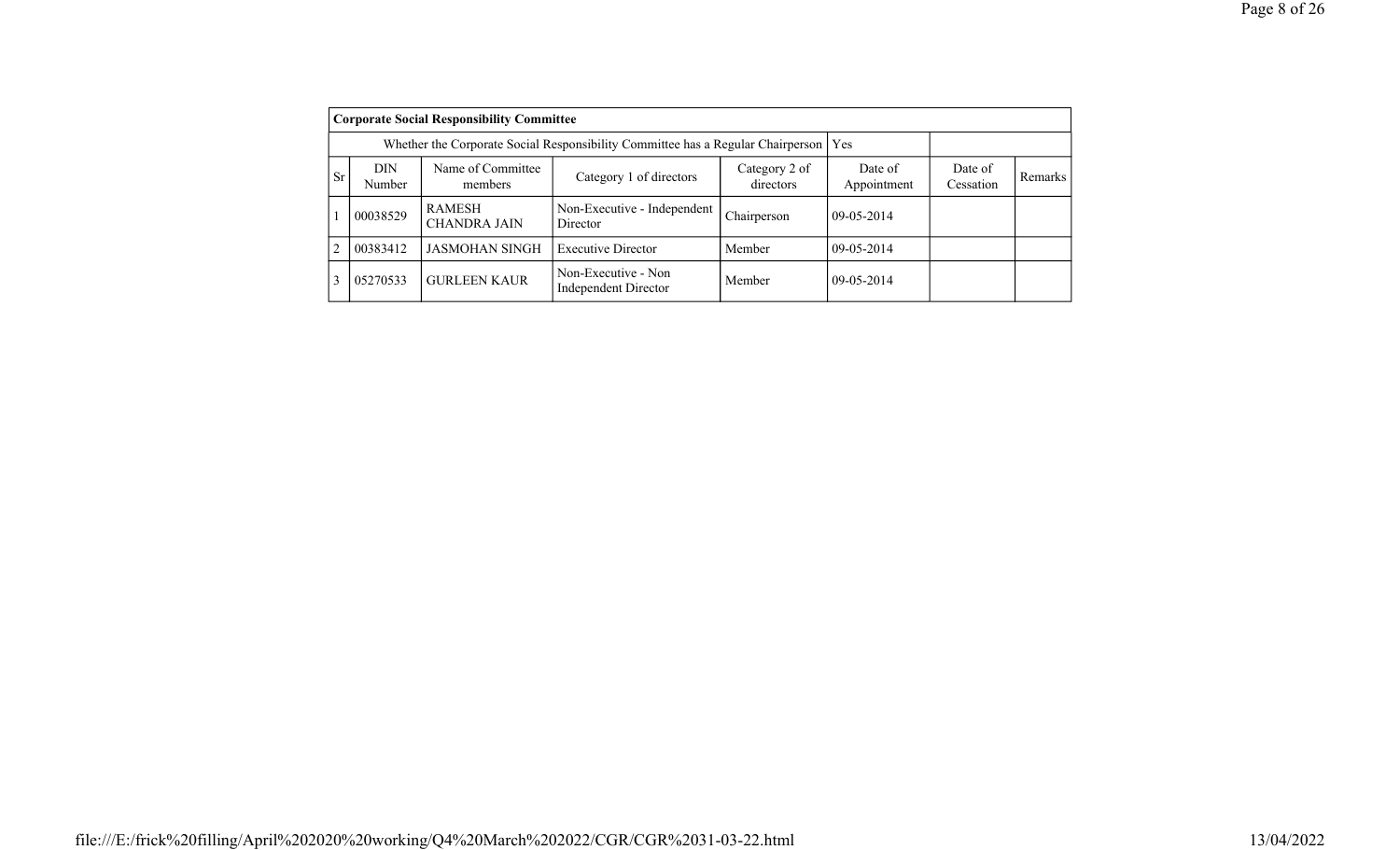| <b>Other Committee</b> |                                                                                                                                     |  |  |
|------------------------|-------------------------------------------------------------------------------------------------------------------------------------|--|--|
|                        | Sr   DIN Number   Name of Committee members   Name of other committee   Category 1 of directors   Category 2 of directors   Remarks |  |  |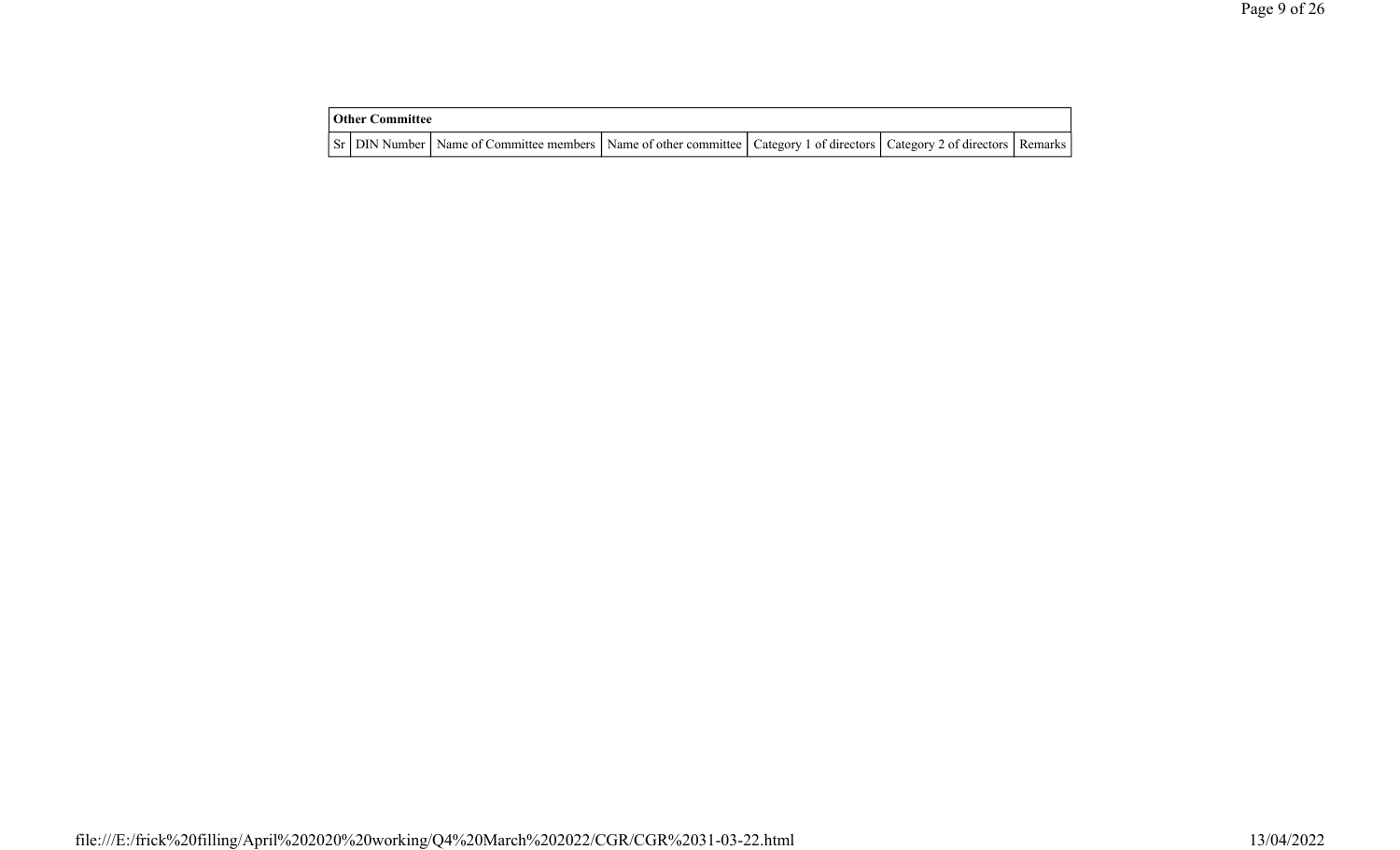|                | Annexure 1                                                      |                                                             |                                                                      |                                       |                                                     |                                                                                                  |                                                                        |  |  |  |
|----------------|-----------------------------------------------------------------|-------------------------------------------------------------|----------------------------------------------------------------------|---------------------------------------|-----------------------------------------------------|--------------------------------------------------------------------------------------------------|------------------------------------------------------------------------|--|--|--|
|                | <b>Annexure 1</b>                                               |                                                             |                                                                      |                                       |                                                     |                                                                                                  |                                                                        |  |  |  |
|                | <b>III. Meeting of Board of Directors</b>                       |                                                             |                                                                      |                                       |                                                     |                                                                                                  |                                                                        |  |  |  |
|                | Disclosure of notes on meeting of                               | board of directors explanatory                              |                                                                      |                                       |                                                     |                                                                                                  |                                                                        |  |  |  |
| <b>Sr</b>      | Date(s) of<br>meeting (if<br>any) in the<br>previous<br>quarter | Date(s) of<br>meeting (if<br>any) in the<br>current quarter | Maximum gap<br>between any two<br>consecutive (in<br>number of days) | Notes for<br>not<br>providing<br>Date | Whether<br>requirement of<br>Ouorum met<br>(Yes/No) | Number of Directors<br>present <sup>*</sup> (All directors<br>including Independent<br>Director) | No. of<br>Independent<br><b>Directors</b><br>attending the<br>meeting* |  |  |  |
|                | 12-11-2021                                                      |                                                             |                                                                      |                                       | Yes                                                 | 6                                                                                                | 3                                                                      |  |  |  |
| $\overline{2}$ |                                                                 | 11-02-2022                                                  | 90                                                                   |                                       | Yes                                                 | 6                                                                                                | 3                                                                      |  |  |  |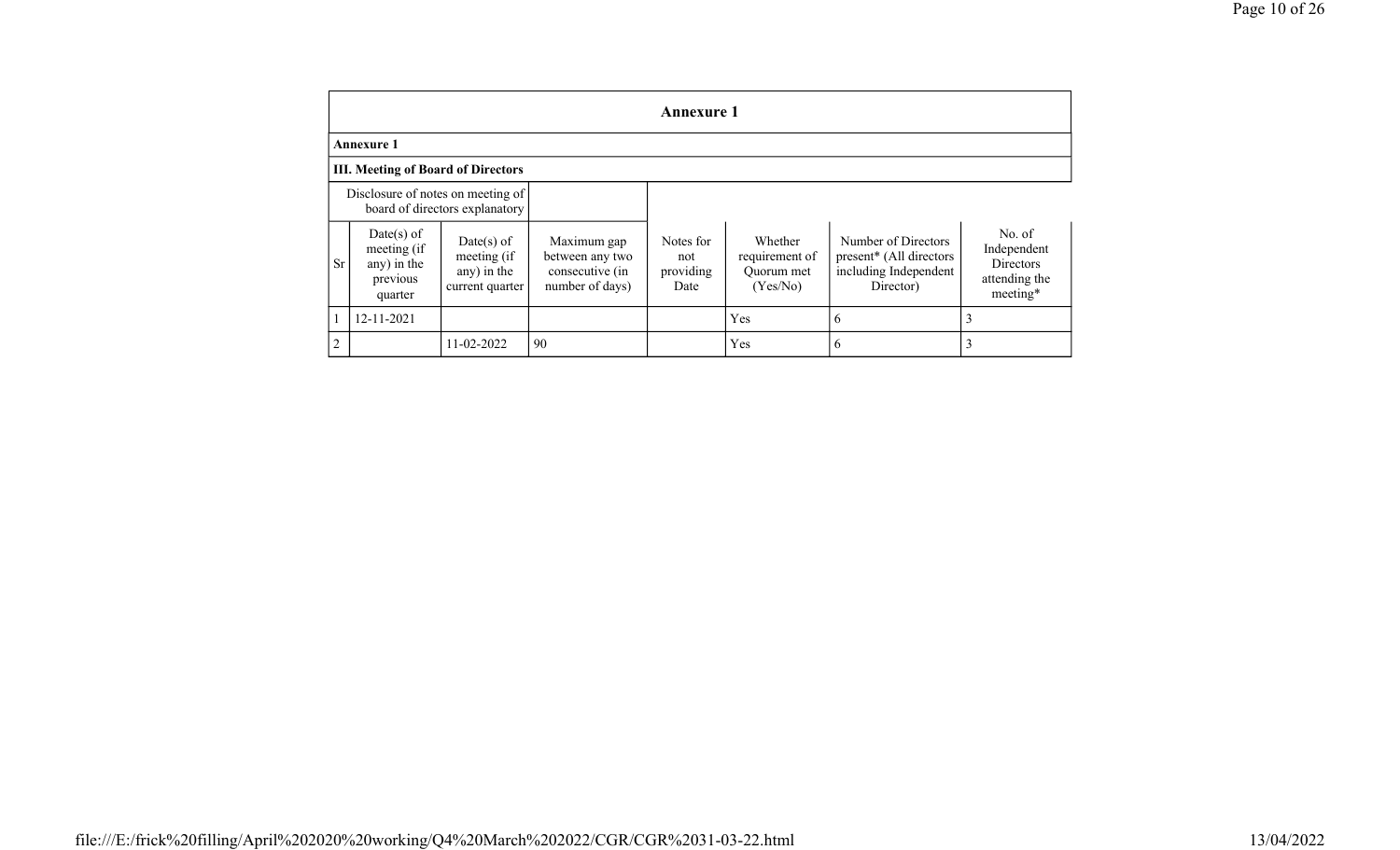|                |                                                    |                                                                                                                  |                                                                            | <b>Annexure 1</b>             |                                       |                                                     |                                                                                               |                                                                          |  |
|----------------|----------------------------------------------------|------------------------------------------------------------------------------------------------------------------|----------------------------------------------------------------------------|-------------------------------|---------------------------------------|-----------------------------------------------------|-----------------------------------------------------------------------------------------------|--------------------------------------------------------------------------|--|
|                | <b>IV. Meeting of Committees</b>                   |                                                                                                                  |                                                                            |                               |                                       |                                                     |                                                                                               |                                                                          |  |
|                |                                                    |                                                                                                                  |                                                                            |                               |                                       |                                                     |                                                                                               |                                                                          |  |
| <b>Sr</b>      | Name of<br>Committee                               | $Date(s)$ of meeting<br>(Enter dates of<br>Previous quarter<br>and Current quarter<br>in chronological<br>order) | Maximum gap<br>between any<br>two<br>consecutive (in<br>number of<br>days) | Name of<br>other<br>committee | Reson for<br>not<br>providing<br>date | Whether<br>requirement<br>of Quorum<br>met (Yes/No) | Number of<br>Directors<br>present* (All<br>directors<br>including<br>Independent<br>Director) | No. of<br>Independent<br><b>Directors</b><br>attending the<br>$meeting*$ |  |
| $\mathbf{1}$   | Audit<br>Committee                                 | 12-11-2021                                                                                                       |                                                                            |                               |                                       | Yes                                                 | $\overline{4}$                                                                                | 3                                                                        |  |
| $\overline{2}$ | Audit<br>Committee                                 | 11-02-2022                                                                                                       | 90                                                                         |                               |                                       | Yes                                                 | $\overline{4}$                                                                                | 3                                                                        |  |
| 3              | Stakeholders<br>Relationship<br>Committee          | $12 - 11 - 2021$                                                                                                 |                                                                            |                               |                                       | Yes                                                 | $\overline{4}$                                                                                | $\overline{2}$                                                           |  |
| 4              | Stakeholders<br>Relationship<br>Committee          | 11-02-2022                                                                                                       | 90                                                                         |                               |                                       | Yes                                                 | $\overline{4}$                                                                                | $\overline{c}$                                                           |  |
| 5              | Corporate<br>Social<br>Responsibility<br>Committee | 12-11-2021                                                                                                       |                                                                            |                               |                                       | Yes                                                 | 3                                                                                             | -1                                                                       |  |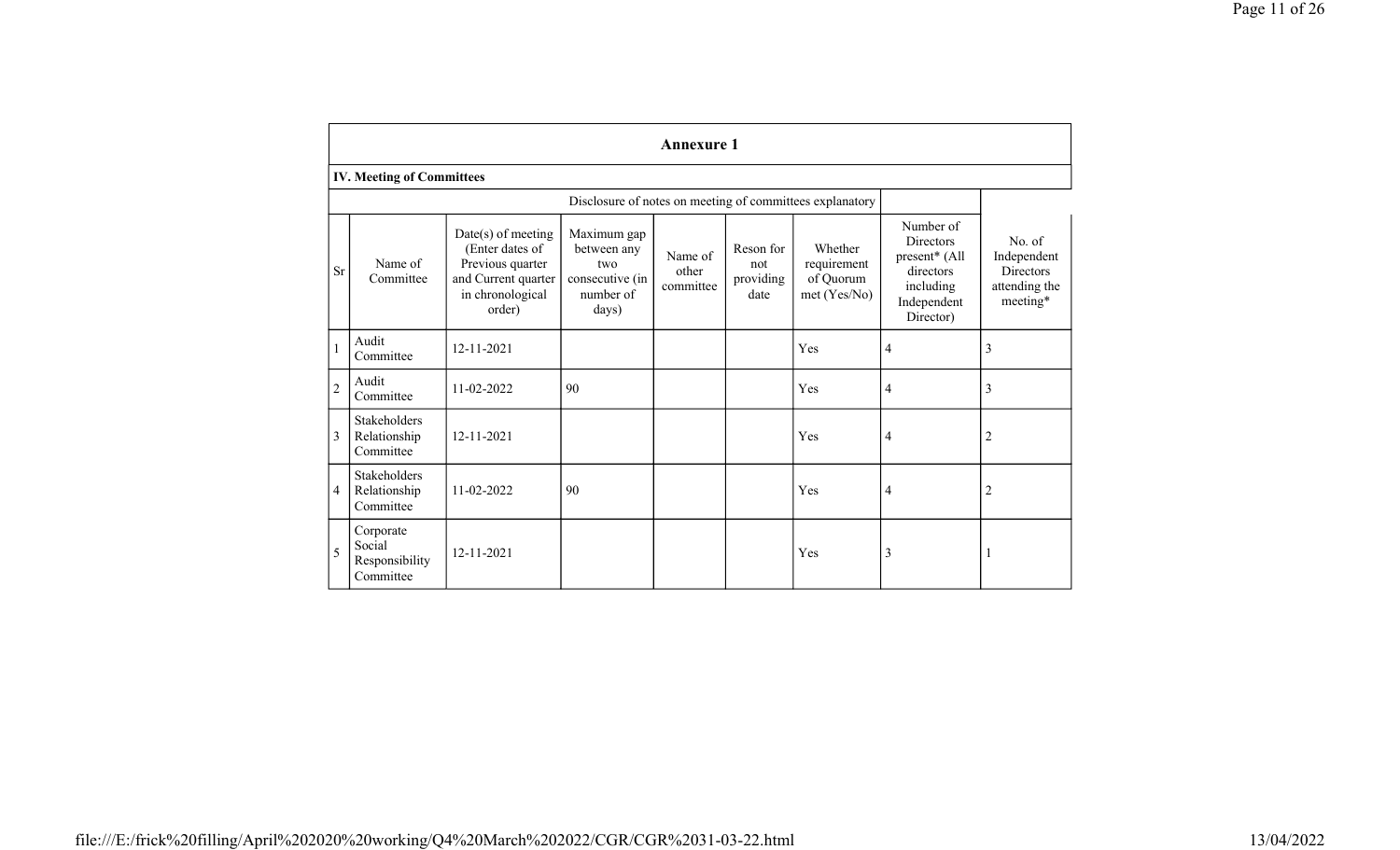|                | Annexure 1                                                                                                |                                  |                                                                    |  |  |  |  |  |  |
|----------------|-----------------------------------------------------------------------------------------------------------|----------------------------------|--------------------------------------------------------------------|--|--|--|--|--|--|
|                | <b>V. Related Party Transactions</b>                                                                      |                                  |                                                                    |  |  |  |  |  |  |
| <b>Sr</b>      | Subject                                                                                                   | Compliance status<br>(Yes/No/NA) | If status is "No" details of non-<br>compliance may be given here. |  |  |  |  |  |  |
|                | Whether prior approval of audit committee obtained                                                        | Yes                              |                                                                    |  |  |  |  |  |  |
| 2              | Whether shareholder approval obtained for material RPT                                                    | NA                               |                                                                    |  |  |  |  |  |  |
| $\overline{3}$ | Whether details of RPT entered into pursuant to omnibus approval<br>have been reviewed by Audit Committee | Yes                              |                                                                    |  |  |  |  |  |  |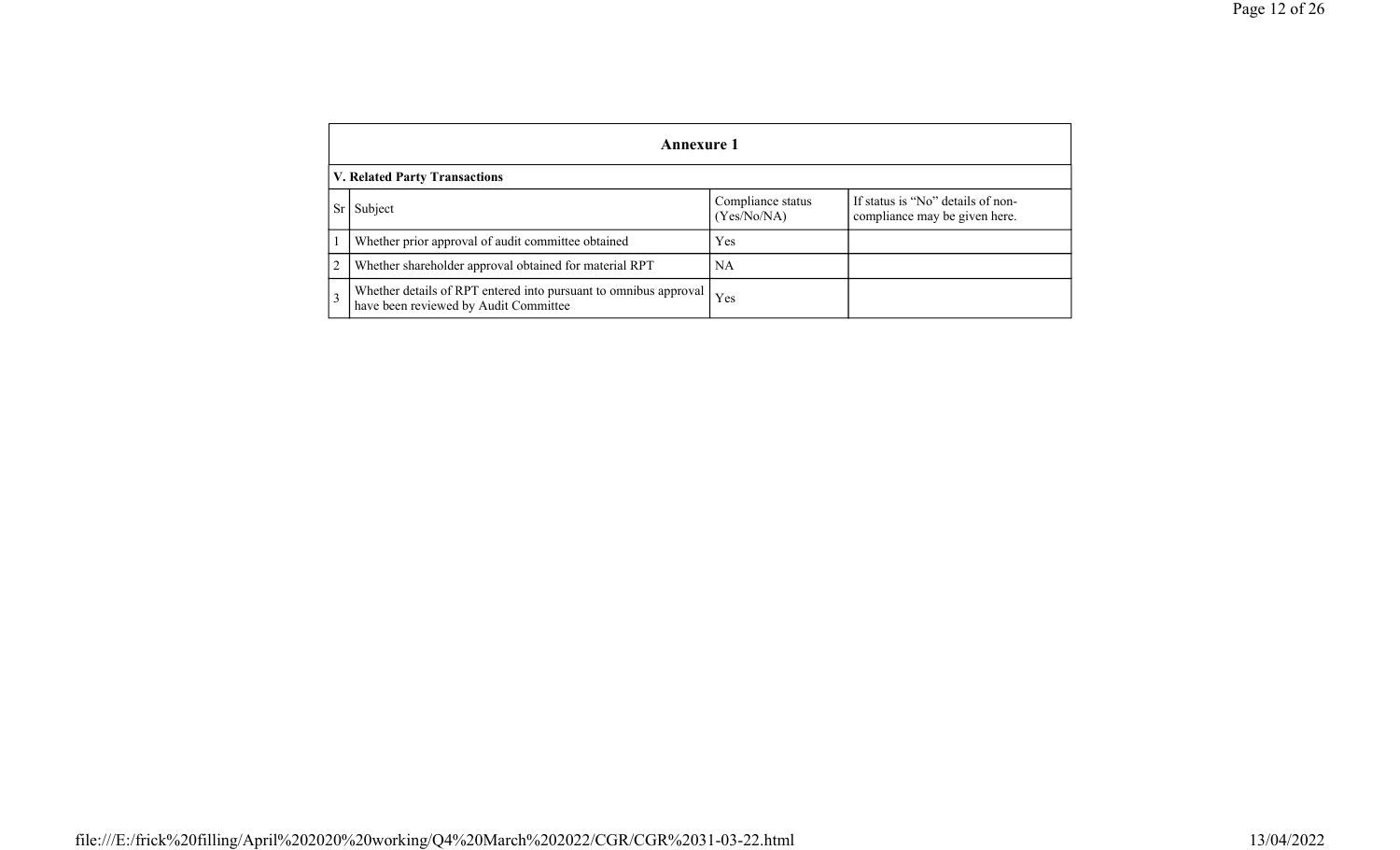|                         | <b>Annexure 1</b>                                                                                                                                                                                               |                               |
|-------------------------|-----------------------------------------------------------------------------------------------------------------------------------------------------------------------------------------------------------------|-------------------------------|
|                         | <b>VI.</b> Affirmations                                                                                                                                                                                         |                               |
|                         | Sr Subject                                                                                                                                                                                                      | Compliance status<br>(Yes/No) |
|                         | The composition of Board of Directors is in terms of SEBI (Listing obligations and disclosure requirements)<br>Regulations, 2015                                                                                | Yes                           |
| $\overline{2}$          | The composition of the following committees is in terms of SEBI(Listing obligations and disclosure<br>requirements) Regulations, 2015 a. Audit Committee                                                        | Yes                           |
| $\overline{\mathbf{3}}$ | The composition of the following committees is in terms of SEBI(Listing obligations and disclosure<br>requirements) Regulations, 2015. b. Nomination & remuneration committee                                   | Yes                           |
| $\overline{4}$          | The composition of the following committees is in terms of SEBI(Listing obligations and disclosure<br>requirements) Regulations, 2015. c. Stakeholders relationship committee                                   | Yes                           |
| 5                       | The composition of the following committees is in terms of SEBI(Listing obligations and disclosure<br>requirements) Regulations, 2015. d. Risk management committee (applicable to the top 500 listed entities) | NA                            |
| 6                       | The committee members have been made aware of their powers, role and responsibilities as specified in SEBI<br>(Listing obligations and disclosure requirements) Regulations, 2015.                              | Yes                           |
| $\overline{7}$          | The meetings of the board of directors and the above committees have been conducted in the manner as specified<br>in SEBI (Listing obligations and disclosure requirements) Regulations, 2015.                  | Yes                           |
| 8                       | This report and/or the report submitted in the previous quarter has been placed before Board of Directors.                                                                                                      | Yes                           |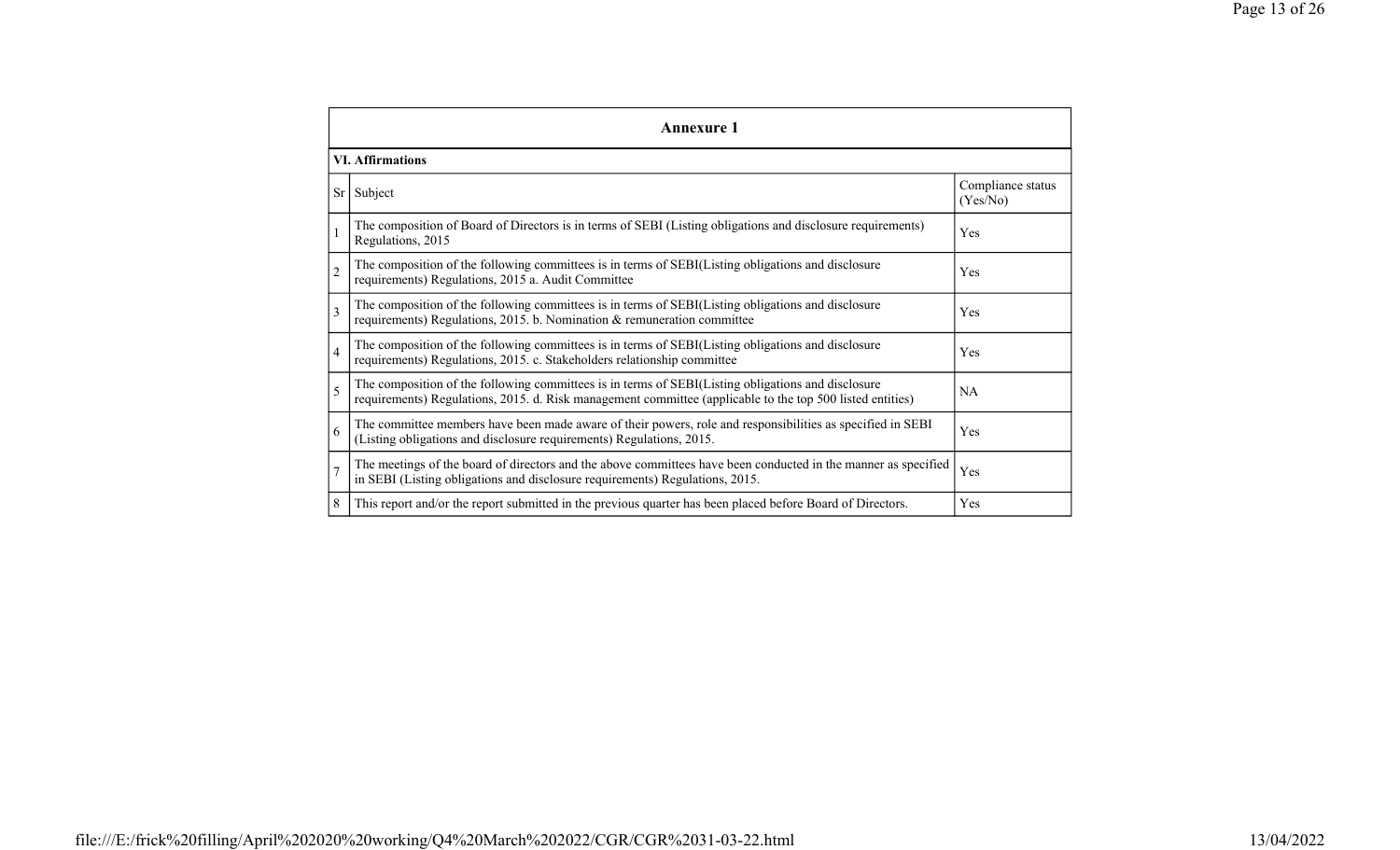|           |                   | <b>Annexure 1</b>                        |
|-----------|-------------------|------------------------------------------|
| <b>Sr</b> | Subject           | Compliance status                        |
|           | Name of signatory | AMIT SINGH TOMAR                         |
|           | Designation       | Company Secretary and Compliance Officer |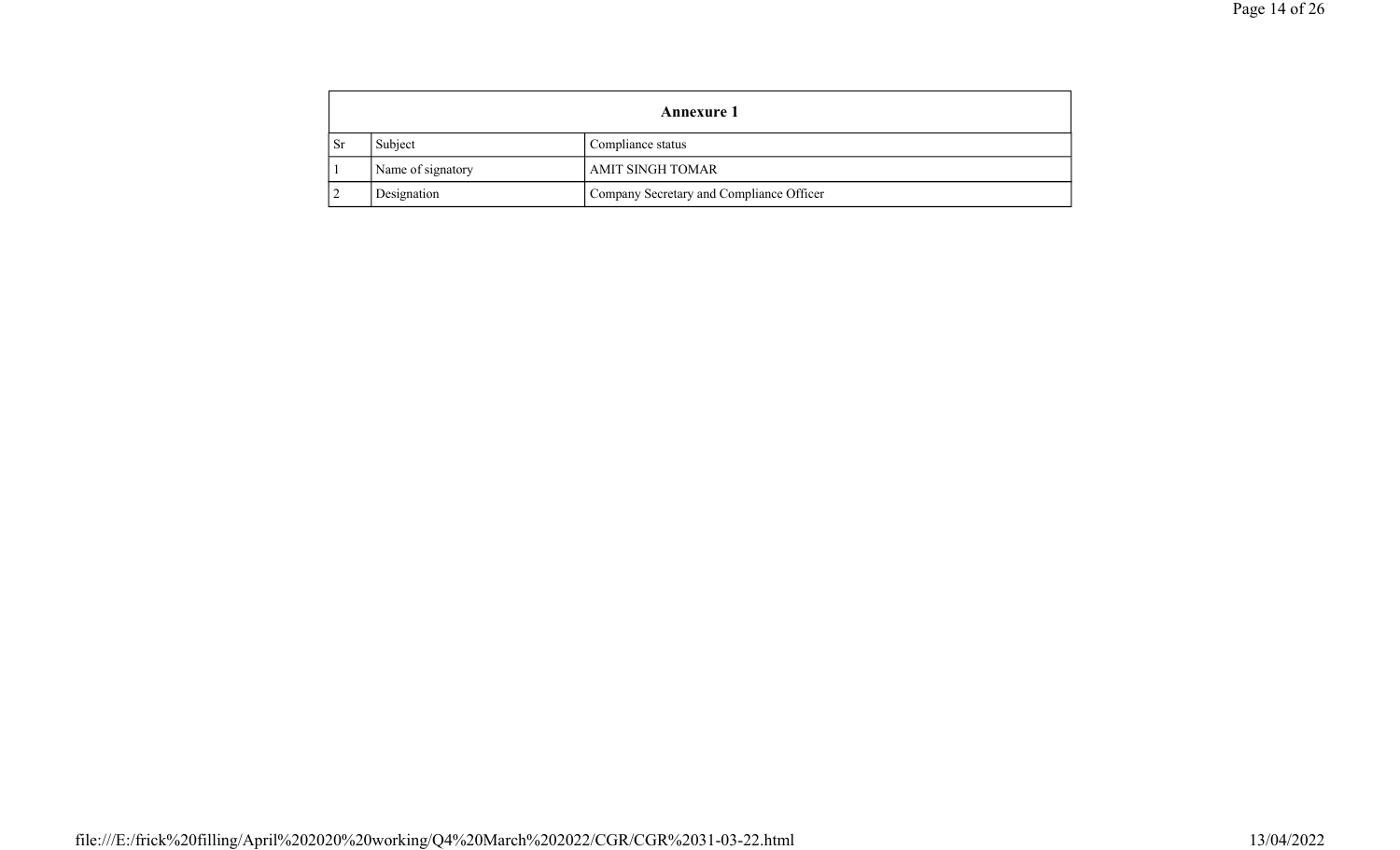|                | <b>Annexure II</b>                                                                                              |                                  |                                                                    |                  |
|----------------|-----------------------------------------------------------------------------------------------------------------|----------------------------------|--------------------------------------------------------------------|------------------|
|                | Annexure II to be submitted by listed entity at the end of the financial year (for the whole of financial year) |                                  |                                                                    |                  |
|                | I. Disclosure on website in terms of Listing Regulations                                                        |                                  |                                                                    |                  |
| <b>Sr</b>      | Item                                                                                                            | Compliance status<br>(Yes/No/NA) | If status is "No" details of non-<br>compliance may be given here. | Web address      |
|                | Details of business                                                                                             | Yes                              |                                                                    | www.frickweb.com |
| $\overline{2}$ | Terms and conditions of appointment of<br>independent directors                                                 | Yes                              |                                                                    | www.frickweb.com |
| $\overline{3}$ | Composition of various committees of board<br>of directors                                                      | Yes                              |                                                                    | www.frickweb.com |
| $\overline{4}$ | Code of conduct of board of directors and<br>senior management personnel                                        | Yes                              |                                                                    | www.frickweb.com |
| 5              | Details of establishment of vigil mechanism/<br>Whistle Blower policy                                           | Yes                              |                                                                    | www.frickweb.com |
| 6              | Criteria of making payments to non-executive<br>directors                                                       | Yes                              |                                                                    | www.frickweb.com |
| $\overline{7}$ | Policy on dealing with related party<br>transactions                                                            | Yes                              |                                                                    | www.frickweb.com |
| 8              | Policy for determining 'material' subsidiaries                                                                  | <b>NA</b>                        |                                                                    |                  |
| 9              | Details of familiarization programmes<br>imparted to independent directors                                      | Yes                              |                                                                    | www.frickweb.com |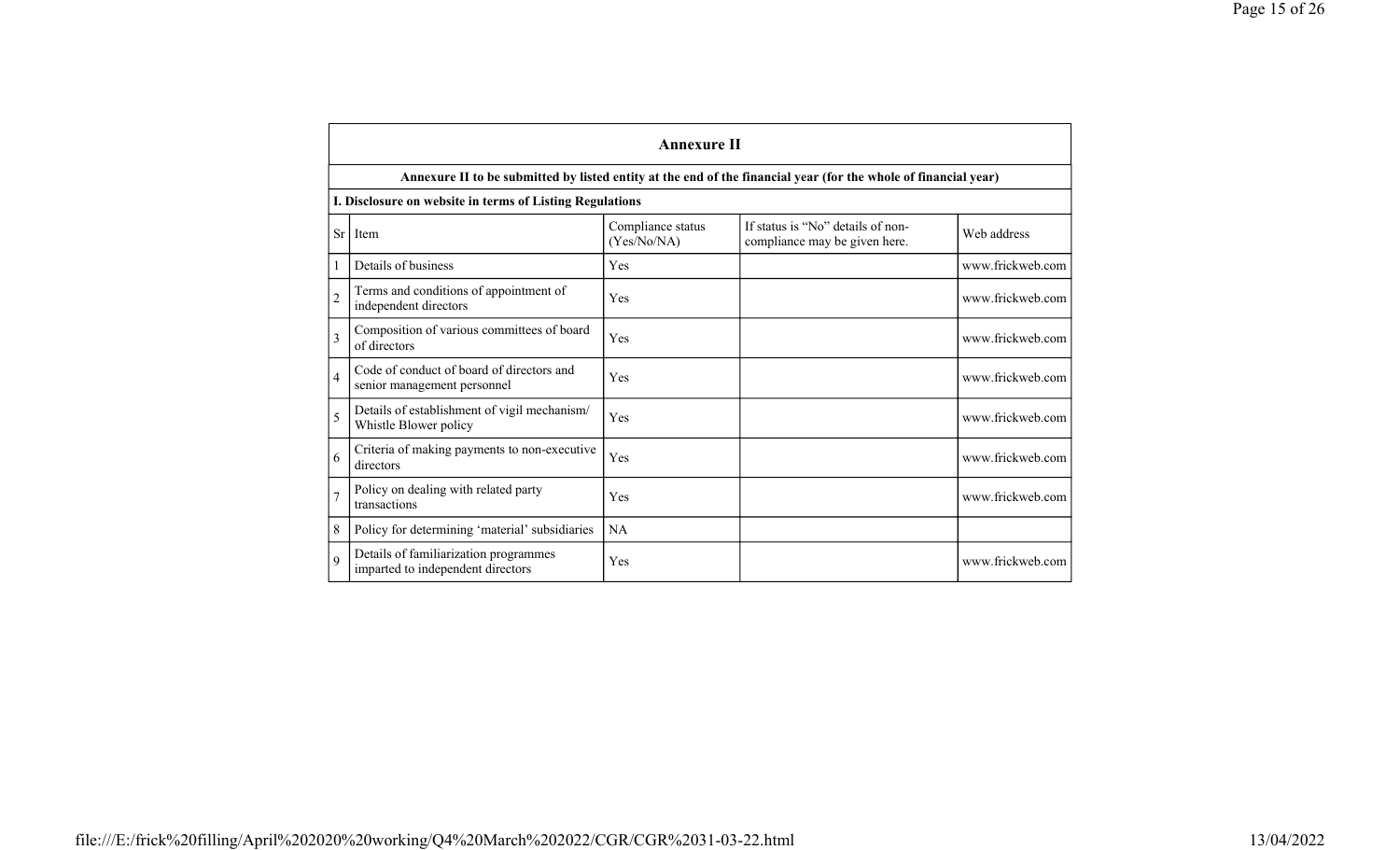|           |                                                                                                                                                                                                 | <b>Annexure II</b>               |                                                                      |                  |
|-----------|-------------------------------------------------------------------------------------------------------------------------------------------------------------------------------------------------|----------------------------------|----------------------------------------------------------------------|------------------|
|           | Annexure II to be submitted by listed entity at the end of the financial year (for the whole of financial year)                                                                                 |                                  |                                                                      |                  |
|           | I. Disclosure on website in terms of Listing Regulations                                                                                                                                        |                                  |                                                                      |                  |
| <b>Sr</b> | Item                                                                                                                                                                                            | Compliance status<br>(Yes/No/NA) | If status is "No" details of<br>non-compliance may be<br>given here. | Web address      |
| 10        | Contact information of the designated officials of the listed<br>entity who are responsible for assisting and handling investor<br>grievances                                                   | Yes                              |                                                                      | www.frickweb.com |
| 11        | email address for grievance redressal and other relevant details                                                                                                                                | Yes                              |                                                                      | www.frickweb.com |
| 12        | Financial results                                                                                                                                                                               | Yes                              |                                                                      | www.frickweb.com |
| 13        | Shareholding pattern                                                                                                                                                                            | Yes                              |                                                                      | www.frickweb.com |
| 14        | Details of agreements entered into with the media companies<br>and/or their associates                                                                                                          | NA                               |                                                                      |                  |
| 15        | Schedule of analyst or institutional investor meet and<br>presentations made by the listed entity to analysts or<br>institutional investors simultaneously with submission to stock<br>exchange | <b>NA</b>                        |                                                                      |                  |
| 16        | New name and the old name of the listed entity                                                                                                                                                  | NA                               |                                                                      |                  |
| 17        | Advertisements as per regulation 47 (1)                                                                                                                                                         | Yes                              |                                                                      | www.frickweb.com |
| 18        | Credit rating or revision in credit rating obtained                                                                                                                                             | Yes                              |                                                                      | www.frickweb.com |
| 19        | Separate audited financial statements of each subsidiary of the<br>listed entity in respect of a relevant financial year                                                                        | <b>NA</b>                        |                                                                      |                  |
| 20        | Whether company has provided information under separate<br>section on its website as per Regulation $46(2)$                                                                                     | Yes                              |                                                                      | www.frickweb.com |
| 21        | Materiality Policy as per Regulation 30                                                                                                                                                         | Yes                              |                                                                      | www.frickweb.com |
| 22        | Dividend Distribution policy as per Regulation 43A (as<br>applicable)                                                                                                                           | NA                               |                                                                      |                  |
| 23        | It is certified that these contents on the website of the listed<br>entity are correct                                                                                                          | Yes                              |                                                                      | www.frickweb.com |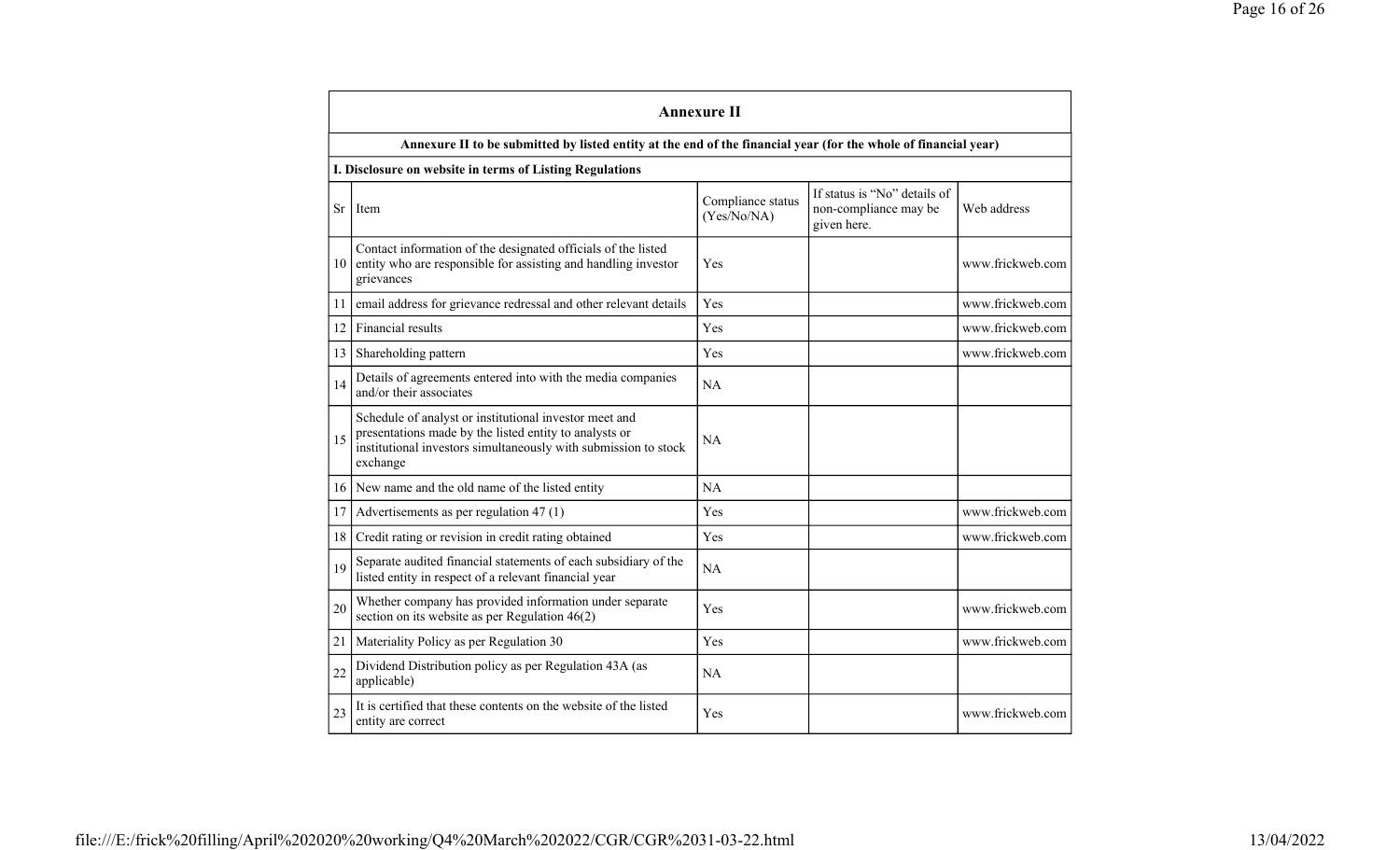|                 |                                                                                                                      | <b>Annexure II</b>          |                                  |                                                                    |
|-----------------|----------------------------------------------------------------------------------------------------------------------|-----------------------------|----------------------------------|--------------------------------------------------------------------|
|                 | <b>II. Annual Affirmations</b>                                                                                       |                             |                                  |                                                                    |
| <b>Sr</b>       | Particulars                                                                                                          | Regulation<br>Number        | Compliance status<br>(Yes/No/NA) | If status is "No" details of non-<br>compliance may be given here. |
|                 | Independent director(s) have been appointed in terms of<br>specified criteria of 'independence' and/or 'eligibility' | 16(1)(b) & 25<br>(6)        | Yes                              |                                                                    |
| 2               | Board composition                                                                                                    | $17(1), 17(1A)$ &<br>17(1B) | Yes                              |                                                                    |
| 3               | Meeting of Board of directors                                                                                        | 17(2)                       | Yes                              |                                                                    |
| 4               | Quorum of Board meeting                                                                                              | 17(2A)                      | Yes                              |                                                                    |
| 5               | Review of Compliance Reports                                                                                         | 17(3)                       | Yes                              |                                                                    |
| 6               | Plans for orderly succession for appointments                                                                        | 17(4)                       | Yes                              |                                                                    |
|                 | Code of Conduct                                                                                                      | 17(5)                       | Yes                              |                                                                    |
| 8               | Fees/compensation                                                                                                    | 17(6)                       | Yes                              |                                                                    |
| 9               | Minimum Information                                                                                                  | 17(7)                       | Yes                              |                                                                    |
| 10 <sub>1</sub> | Compliance Certificate                                                                                               | 17(8)                       | Yes                              |                                                                    |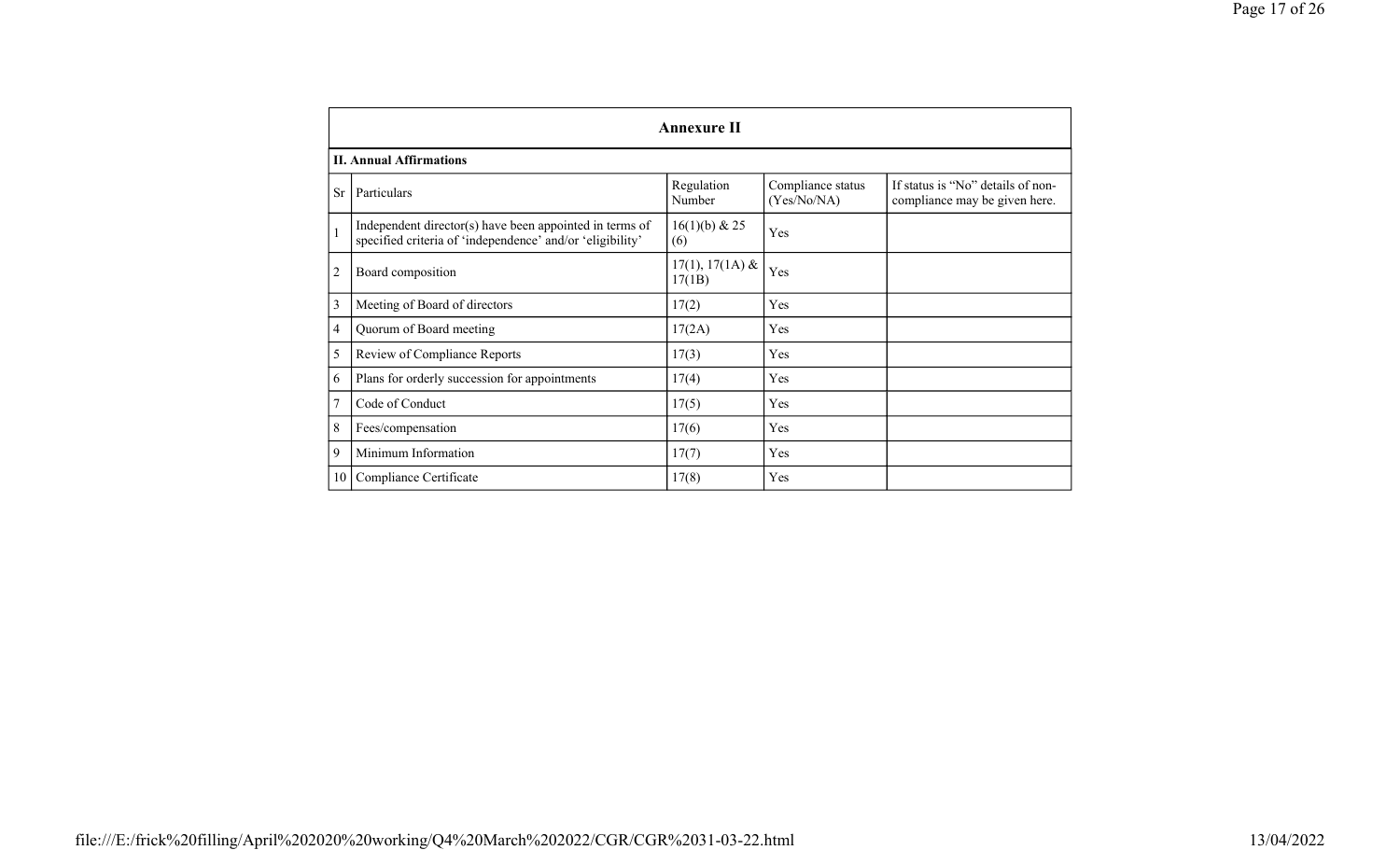|    |                                                            |                             | <b>Annexure II</b>               |                                                                    |
|----|------------------------------------------------------------|-----------------------------|----------------------------------|--------------------------------------------------------------------|
|    | <b>II. Annual Affirmations</b>                             |                             |                                  |                                                                    |
| Sr | Particulars                                                | Regulation<br>Number        | Compliance status<br>(Yes/No/NA) | If status is "No" details of non-<br>compliance may be given here. |
| 11 | Risk Assessment & Management                               | 17(9)                       | Yes                              |                                                                    |
| 12 | Performance Evaluation of Independent<br><b>Directors</b>  | 17(10)                      | Yes                              |                                                                    |
| 13 | Recommendation of Board                                    | 17(11)                      | Yes                              |                                                                    |
|    | 14   Maximum number of Directorships                       | 17A                         | Yes                              |                                                                    |
|    | 15 Composition of Audit Committee                          | 18(1)                       | Yes                              |                                                                    |
|    | 16   Meeting of Audit Committee                            | 18(2)                       | Yes                              |                                                                    |
| 17 | Composition of nomination $&$ remuneration<br>committee    | 19(1) & (2)                 | Yes                              |                                                                    |
| 18 | Quorum of Nomination and Remuneration<br>Committee meeting | 19(2A)                      | Yes                              |                                                                    |
| 19 | Meeting of Nomination and Remuneration<br>Committee        | 19(3A)                      | Yes                              |                                                                    |
| 20 | Composition of Stakeholder Relationship<br>Committee       | $20(1), 20(2)$ & 20<br>(2A) | Yes                              |                                                                    |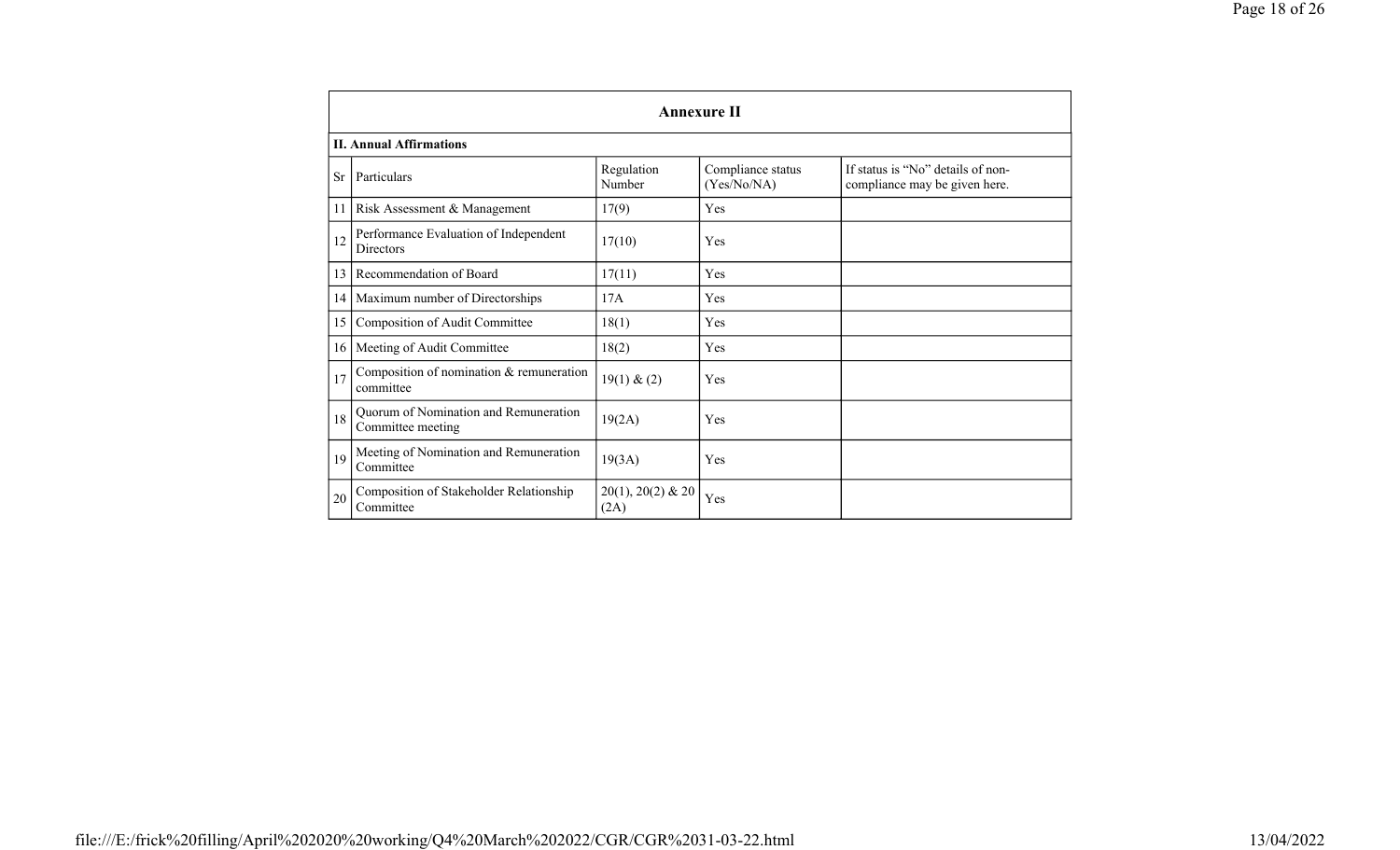|           |                                                                                        | <b>Annexure II</b>                              |                                  |                                                                    |
|-----------|----------------------------------------------------------------------------------------|-------------------------------------------------|----------------------------------|--------------------------------------------------------------------|
|           | <b>II. Annual Affirmations</b>                                                         |                                                 |                                  |                                                                    |
| <b>Sr</b> | Particulars                                                                            | Regulation<br>Number                            | Compliance status<br>(Yes/No/NA) | If status is "No" details of non-<br>compliance may be given here. |
| 21        | Meeting of Stakeholders Relationship<br>Committee                                      | 20(3A)                                          | Yes                              |                                                                    |
| 22        | Composition and role of risk management<br>committee                                   | 21(1), (2), (3), (4)                            | NA                               |                                                                    |
| 23        | Meeting of Risk Management Committee                                                   | 21(3A)                                          | <b>NA</b>                        |                                                                    |
| 24        | Vigil Mechanism                                                                        | 22                                              | Yes                              |                                                                    |
| 25        | Policy for related party Transaction                                                   | $23(1)$ , $(1A)$ , $(5)$ , $(6)$ ,<br>(7) & (8) | Yes                              |                                                                    |
| 26        | Prior or Omnibus approval of Audit Committee<br>for all related party transactions     | 23(2), (3)                                      | Yes                              |                                                                    |
| 27        | Approval for material related party transactions                                       | 23(4)                                           | Yes                              |                                                                    |
| 28        | Disclosure of related party transactions on<br>consolidated basis                      | 23(9)                                           | Yes                              |                                                                    |
| 29        | Composition of Board of Directors of unlisted<br>material Subsidiary                   | 24(1)                                           | <b>NA</b>                        |                                                                    |
| 30        | Other Corporate Governance requirements with<br>respect to subsidiary of listed entity | $24(2),(3),(4),(5)$ &<br>(6)                    | <b>NA</b>                        |                                                                    |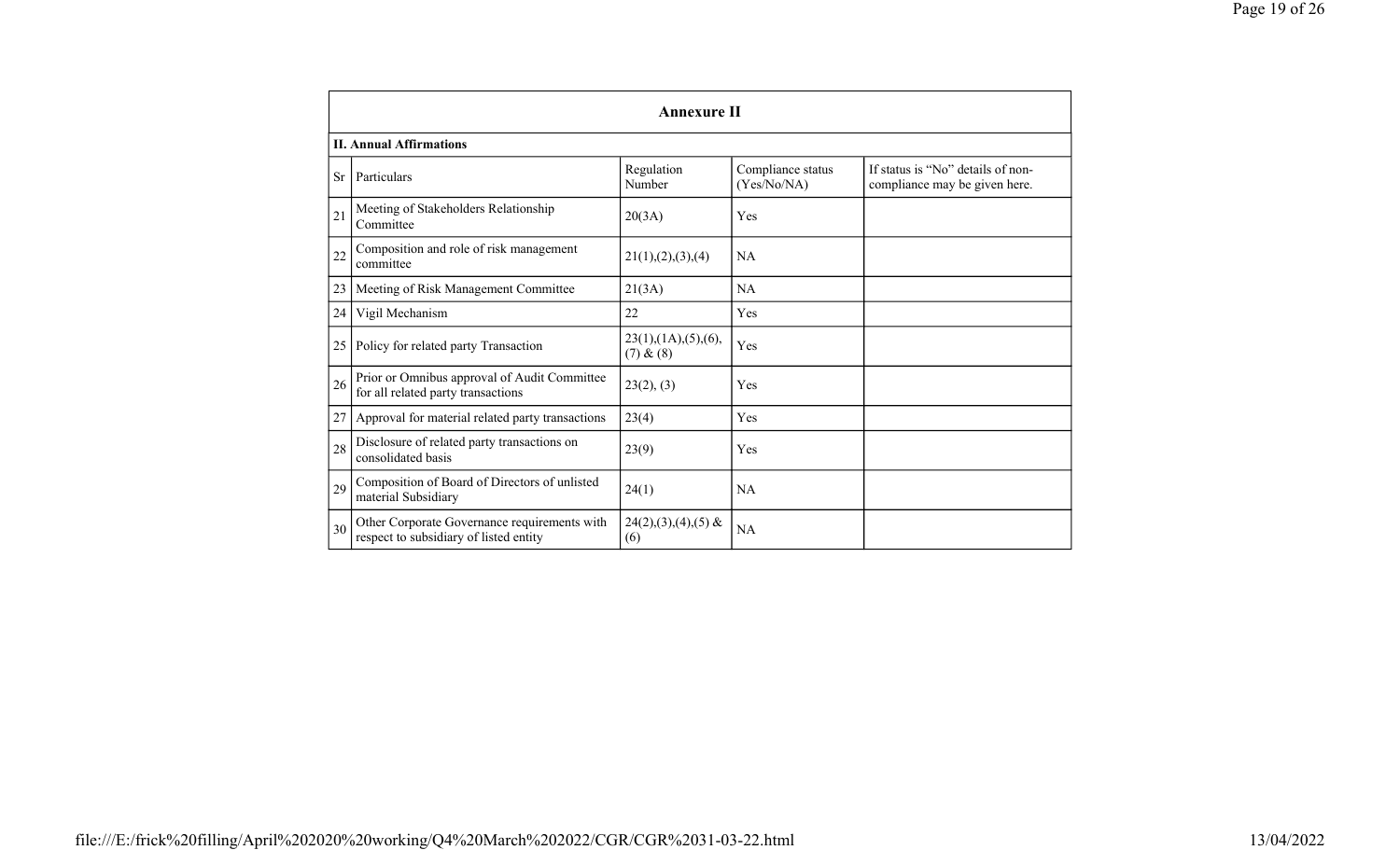|           |                                                                                                                         | <b>Annexure II</b>   |                                  |                                                                    |
|-----------|-------------------------------------------------------------------------------------------------------------------------|----------------------|----------------------------------|--------------------------------------------------------------------|
|           | <b>II. Annual Affirmations</b>                                                                                          |                      |                                  |                                                                    |
| <b>Sr</b> | Particulars                                                                                                             | Regulation<br>Number | Compliance status<br>(Yes/No/NA) | If status is "No" details of non-<br>compliance may be given here. |
| 31        | Annual Secretarial Compliance Report                                                                                    | 24(A)                | Yes                              |                                                                    |
| 32        | Alternate Director to Independent Director                                                                              | 25(1)                | <b>NA</b>                        |                                                                    |
| 33        | Maximum Tenure                                                                                                          | 25(2)                | Yes                              |                                                                    |
| 34        | Meeting of independent directors                                                                                        | 25(3) & (4)          | Yes                              |                                                                    |
| 35        | Familiarization of independent directors                                                                                | 25(7)                | Yes                              |                                                                    |
| 36        | Declaration from Independent Director                                                                                   | 25(8) & (9)          | Yes                              |                                                                    |
| 37        | D & O Insurance for Independent Directors                                                                               | 25(10)               | Yes                              |                                                                    |
| 38        | Memberships in Committees                                                                                               | 26(1)                | Yes                              |                                                                    |
| 39        | Affirmation with compliance to code of conduct from<br>members of Board of Directors and Senior management<br>personnel | 26(3)                | Yes                              |                                                                    |
| 40        | Disclosure of Shareholding by Non-Executive Directors                                                                   | 26(4)                | Yes                              |                                                                    |
| 41        | Policy with respect to Obligations of directors and senior<br>management                                                | $26(2)$ & $26(5)$    | Yes                              |                                                                    |
|           | Any other information to be provided - Add Notes                                                                        |                      |                                  |                                                                    |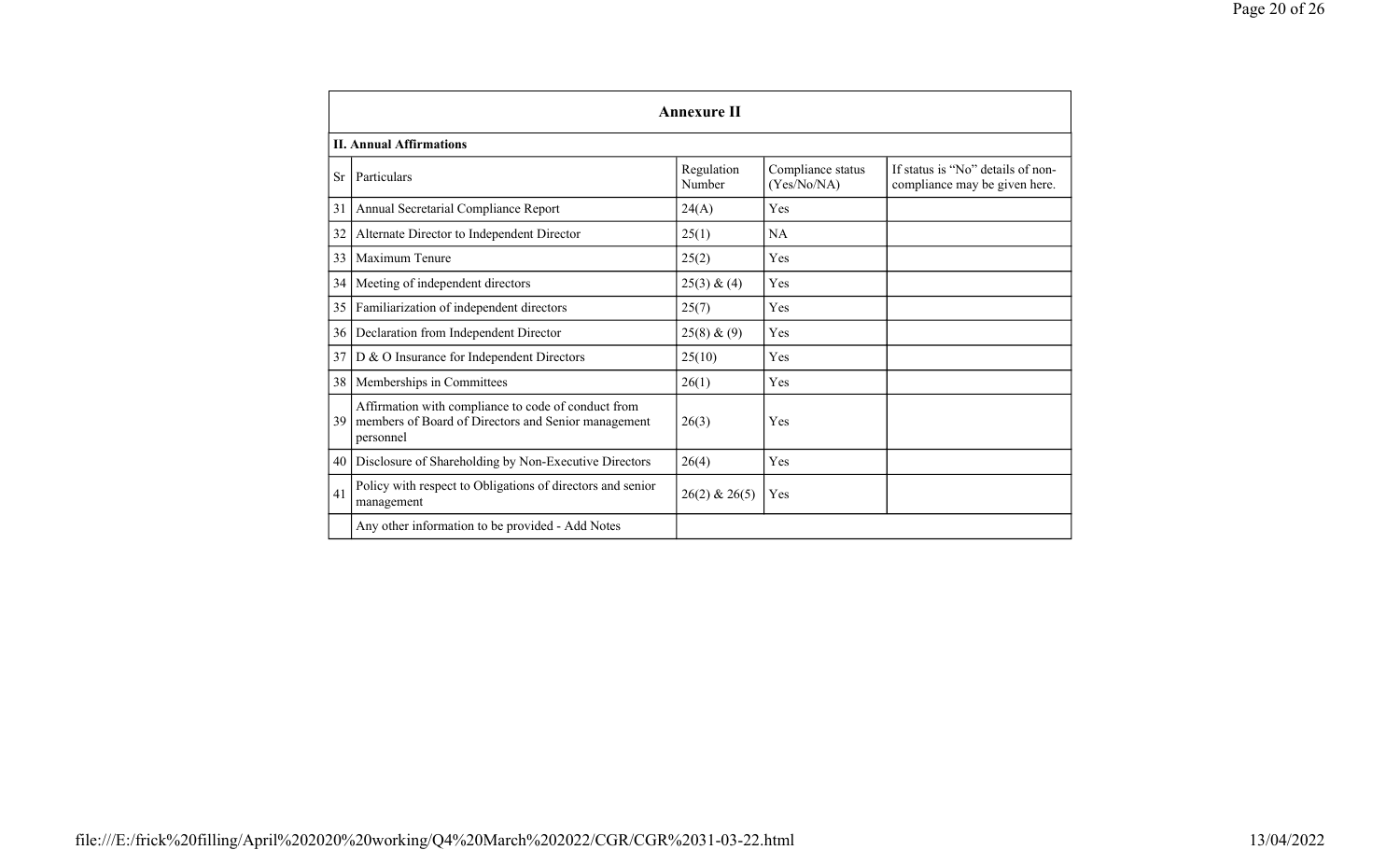|                   | <b>Annexure II</b>                       |
|-------------------|------------------------------------------|
| Name of signatory | AMIT SINGH TOMAR                         |
| Designation       | Company Secretary and Compliance Officer |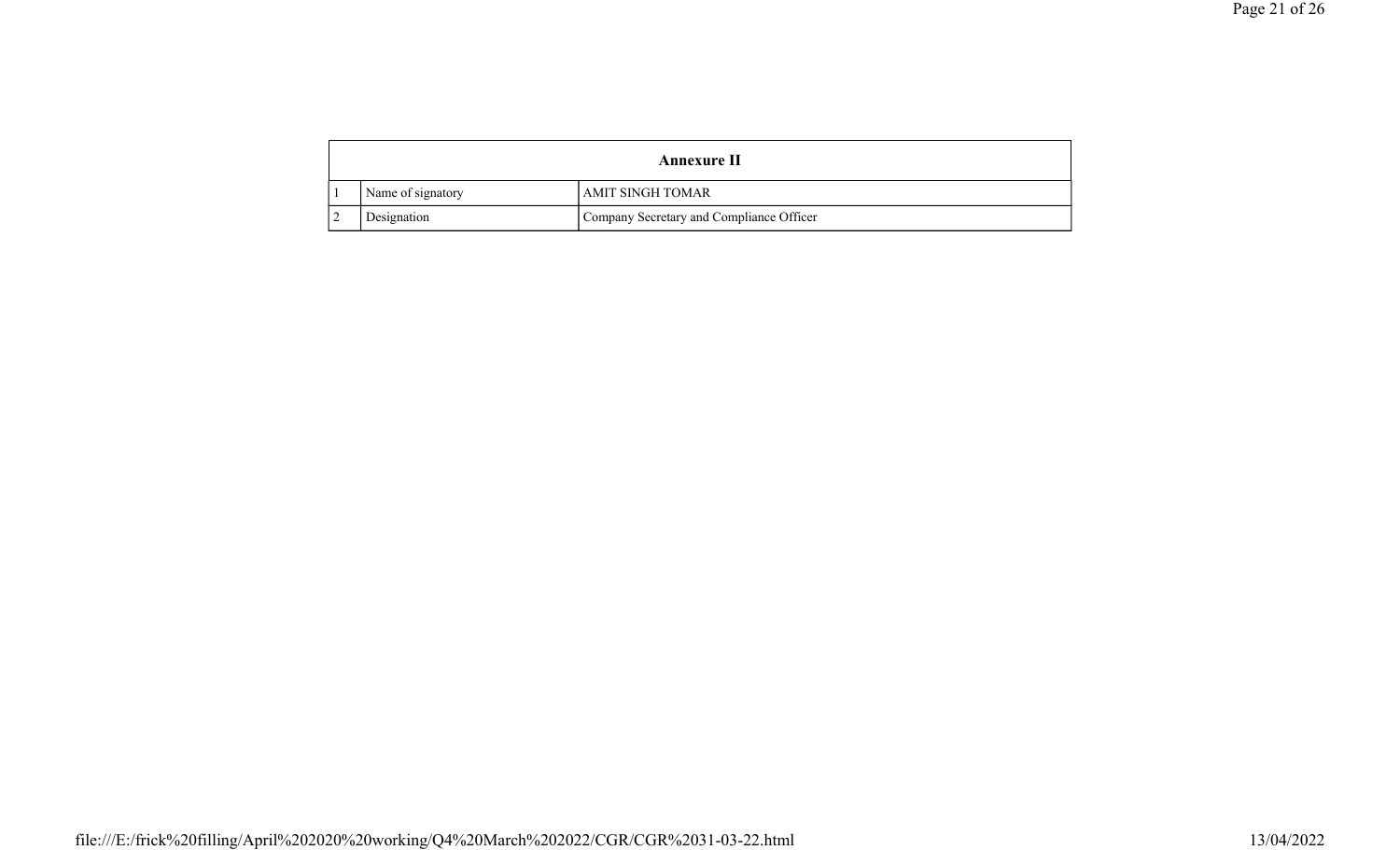|         | <b>Annexure II</b>                                                                                                                                                    |                                         |
|---------|-----------------------------------------------------------------------------------------------------------------------------------------------------------------------|-----------------------------------------|
|         | <b>III. Affirmations</b>                                                                                                                                              |                                         |
| $S_{r}$ | <b>Particulars</b>                                                                                                                                                    | <b>Compliance status</b><br>(Yes/No/NA) |
|         | The Listed Entity has approved Material Subsidiary Policy and the Corporate Governance requirements<br>with respect to subsidiary of Listed Entity have been complied | NA                                      |
|         | Any other information to be provided                                                                                                                                  |                                         |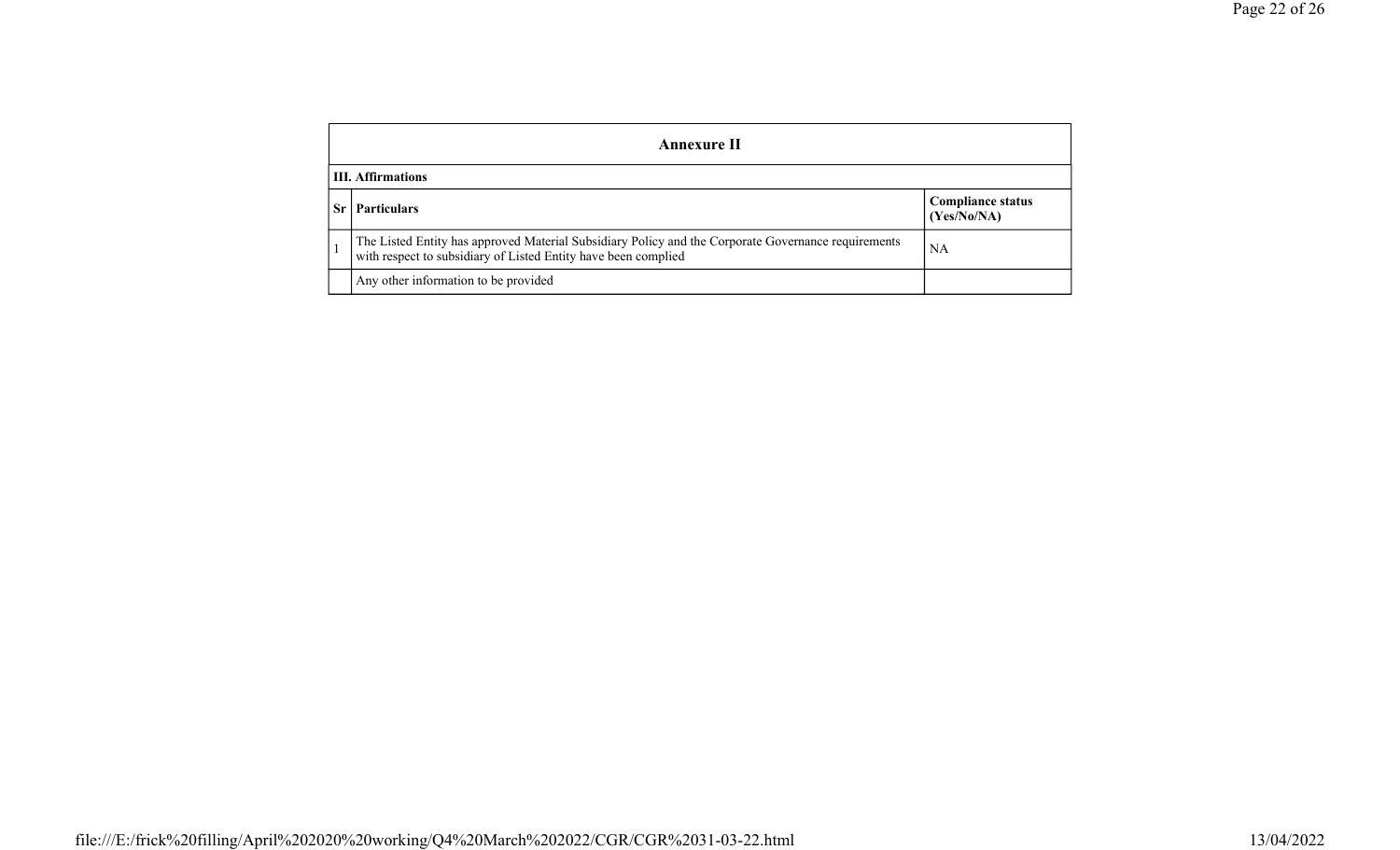|                   | <b>Annexure II</b>                       |
|-------------------|------------------------------------------|
| Name of signatory | AMIT SINGH TOMAR                         |
| Designation       | Company Secretary and Compliance Officer |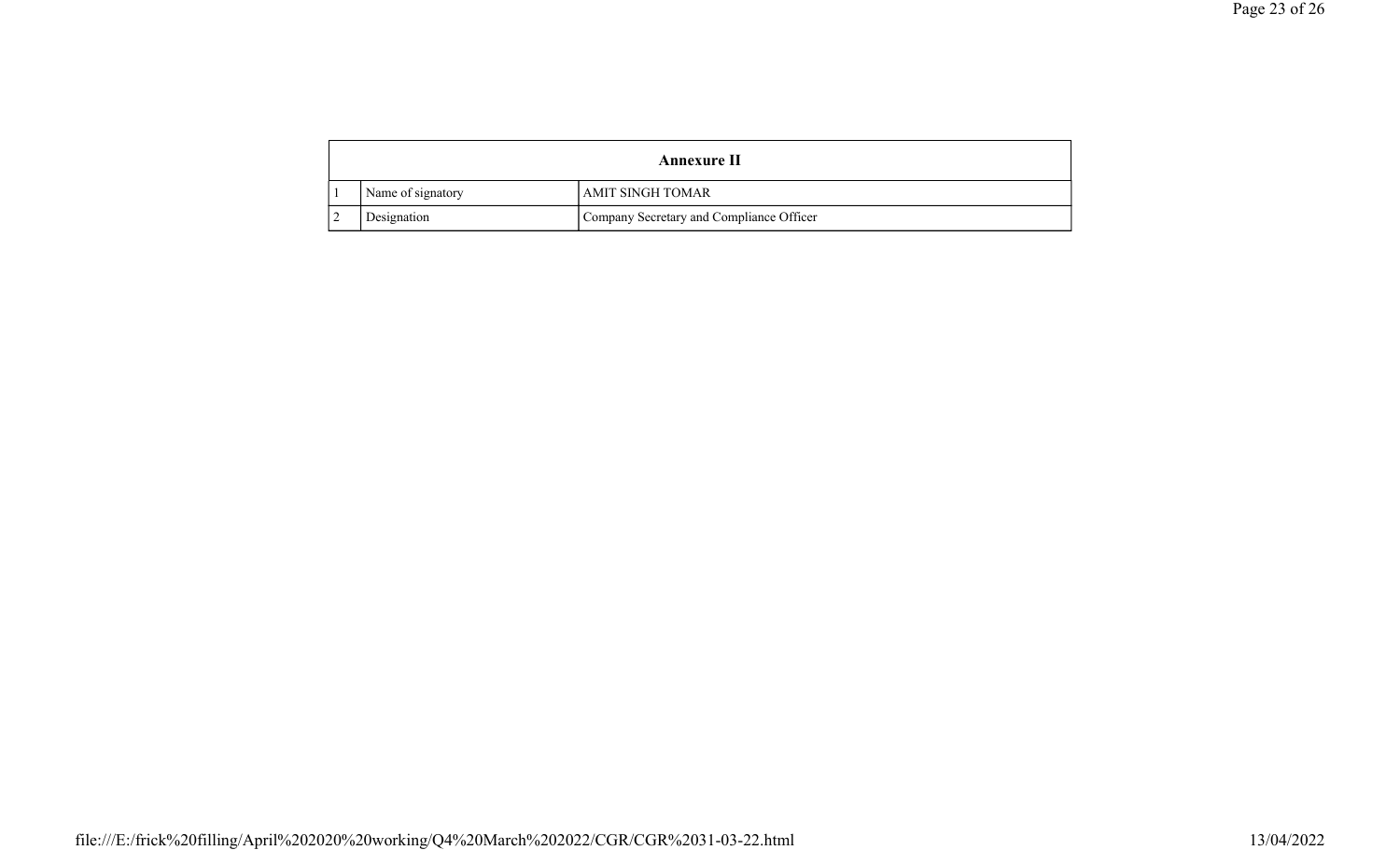| <b>Additional Half yearly Disclosure</b> |                        |  |
|------------------------------------------|------------------------|--|
| Applicability of disclosure              | Not Applicable         |  |
| Reason for Non Applicability             | Textual Information(1) |  |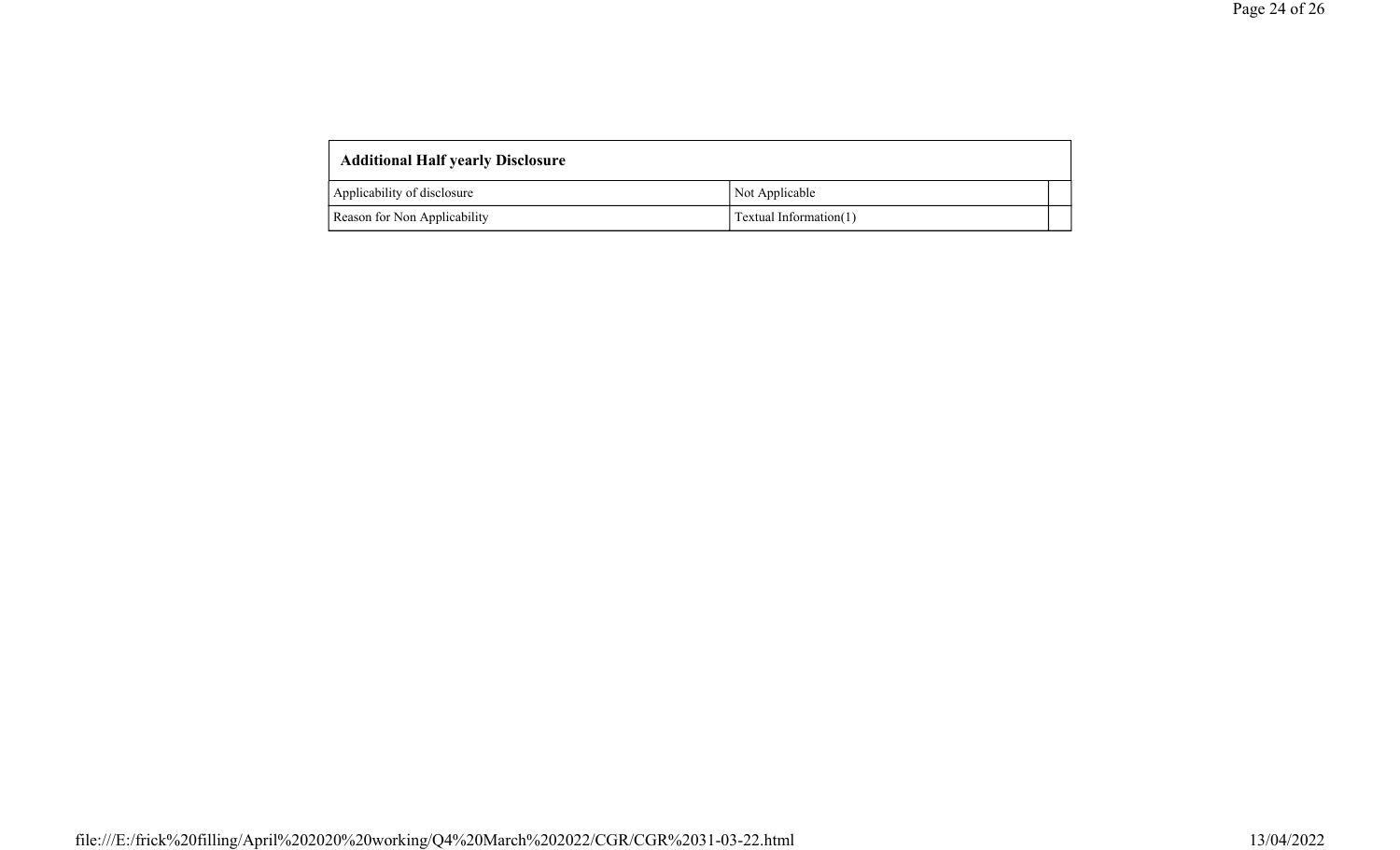| <b>Signatory Details</b> |                                          |
|--------------------------|------------------------------------------|
| Name of signatory        | AMIT SINGH TOMAR                         |
| Designation of person    | Company Secretary and Compliance Officer |
| Place                    | FARIDABAD                                |
| Date                     | 13-04-2022                               |